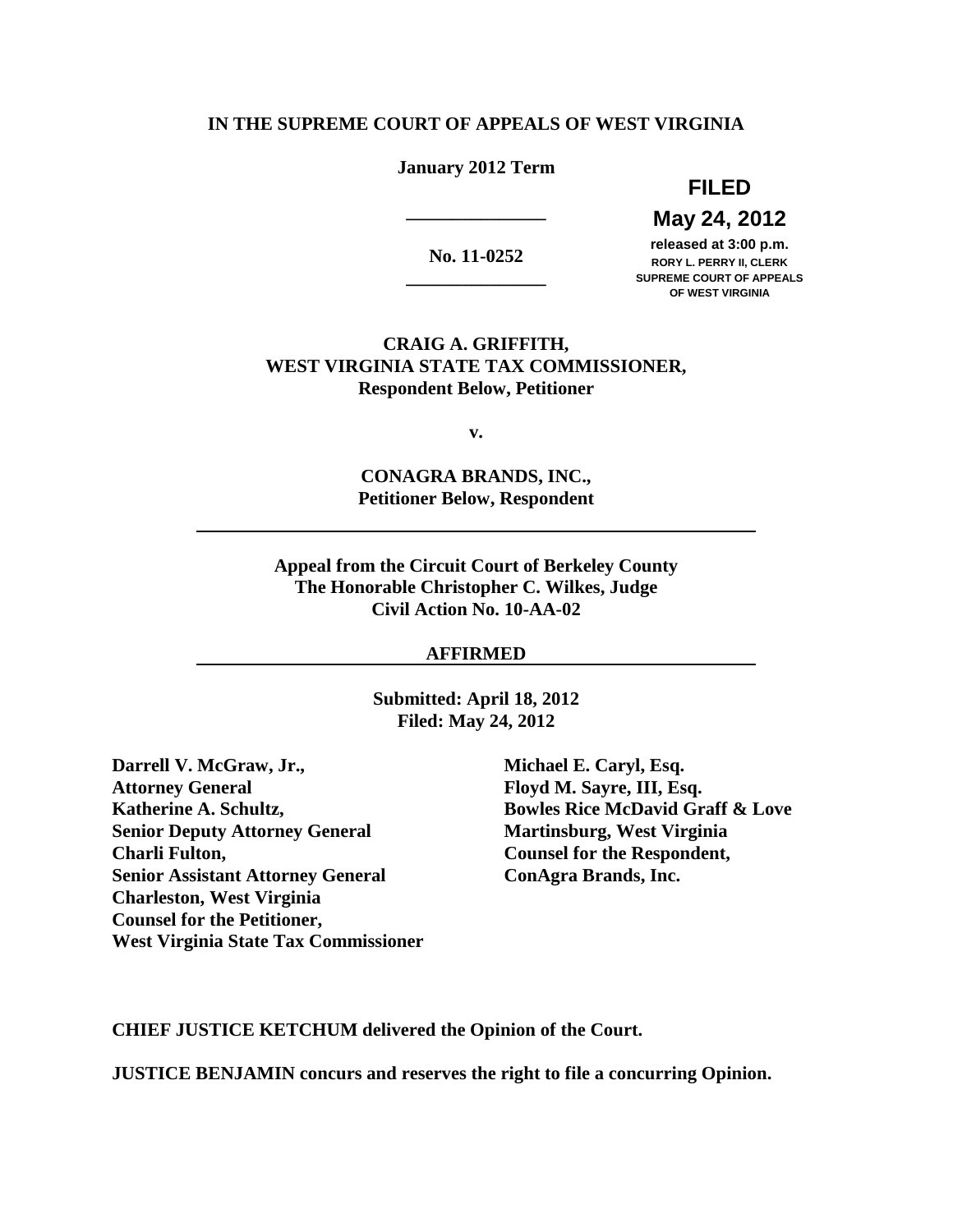### **SYLLABUS BY THE COURT**

 1. In an administrative appeal from the decision of the West Virginia Office of Tax Appeals, this Court will review the final order of the circuit court pursuant to the standards of review in the State Administrative Procedures Act set forth in *W.Va. Code*, 29A-5-4(g) [1988]. Findings of fact of the administrative law judge will not be set aside or vacated unless clearly wrong, and, although administrative interpretation of State tax provisions will be afforded sound consideration, this Court will review questions of law *de novo*.

 2. "A state tax on interstate commerce will not be sustained unless it: '(1) has a substantial nexus with the State; (2) is fairly apportioned; (3) does not discriminate; and (4) is fairly related to the services provided by the State.' *Maryland v. Louisiana*, 451 U.S. 725, 754, 101 S.Ct. 2114, 2133, 68 L.Ed.2d 576, 600 (1981)." Syl. pt. 1, *Western Maryland Railway Co. v. Goodwin, Comm'r*, 167 W.Va. 804, 282 S.E.2d 240 (1981).

 3. Assessments against a foreign licensor for West Virginia corporation net income and business franchise tax, on royalties earned from the nation-wide licensing of food industry trademarks and trade names, satisfied neither "purposeful direction" under the Due Process Clause nor "significant economic presence" under the Commerce Clause, where the foreign licensor, with no physical presence in this State, did not sell or distribute food-related products or provide services in West Virginia and where: (1) all products bearing the trademarks and trade names were manufactured solely by unrelated or affiliated licensees of the foreign licensor outside of West Virginia, (2) the foreign licensor did not direct or dictate how its licensees distributed the products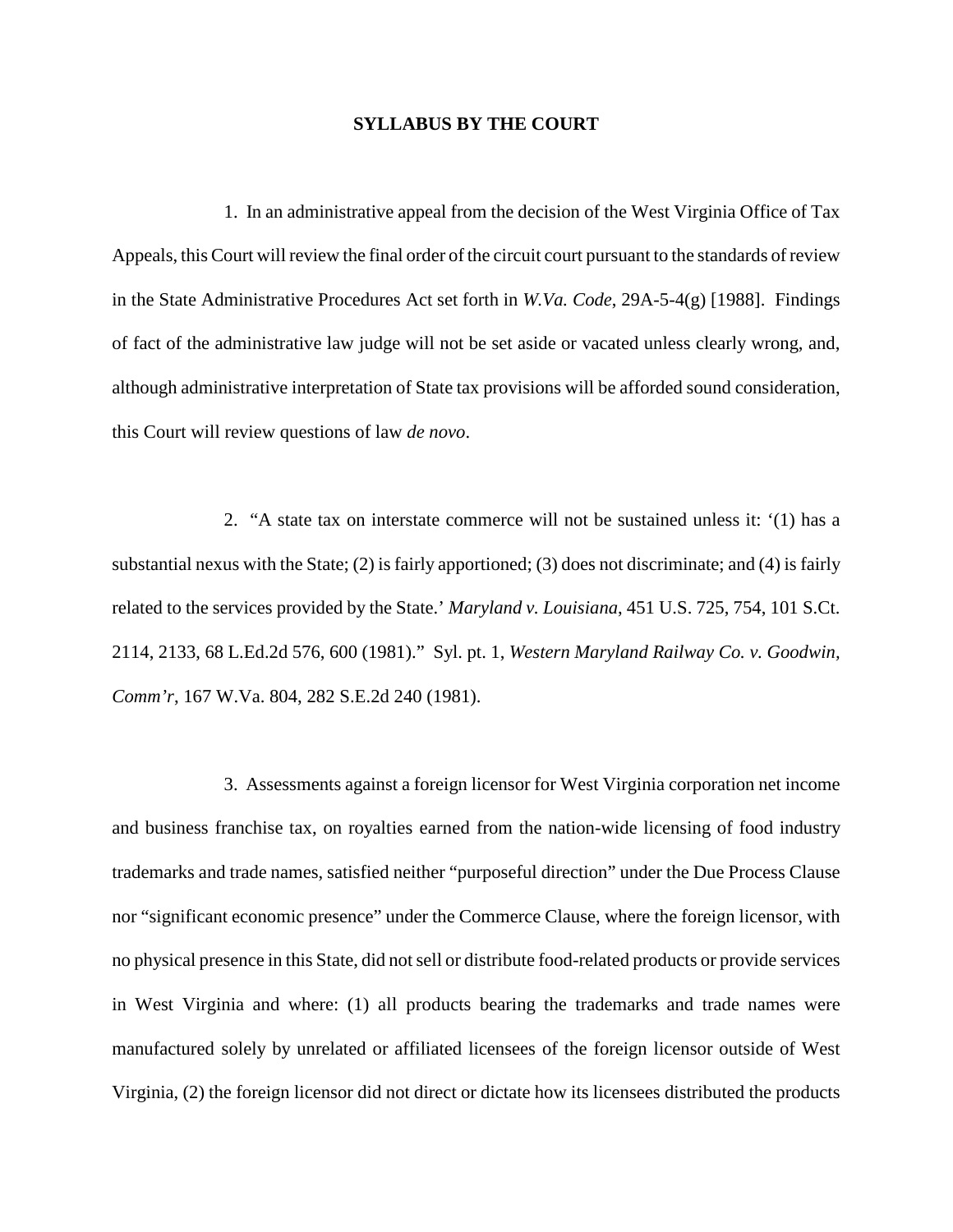and (3) the licensees, operating no retail stores in West Virginia, sold the products only to wholesalers and retailers in this State.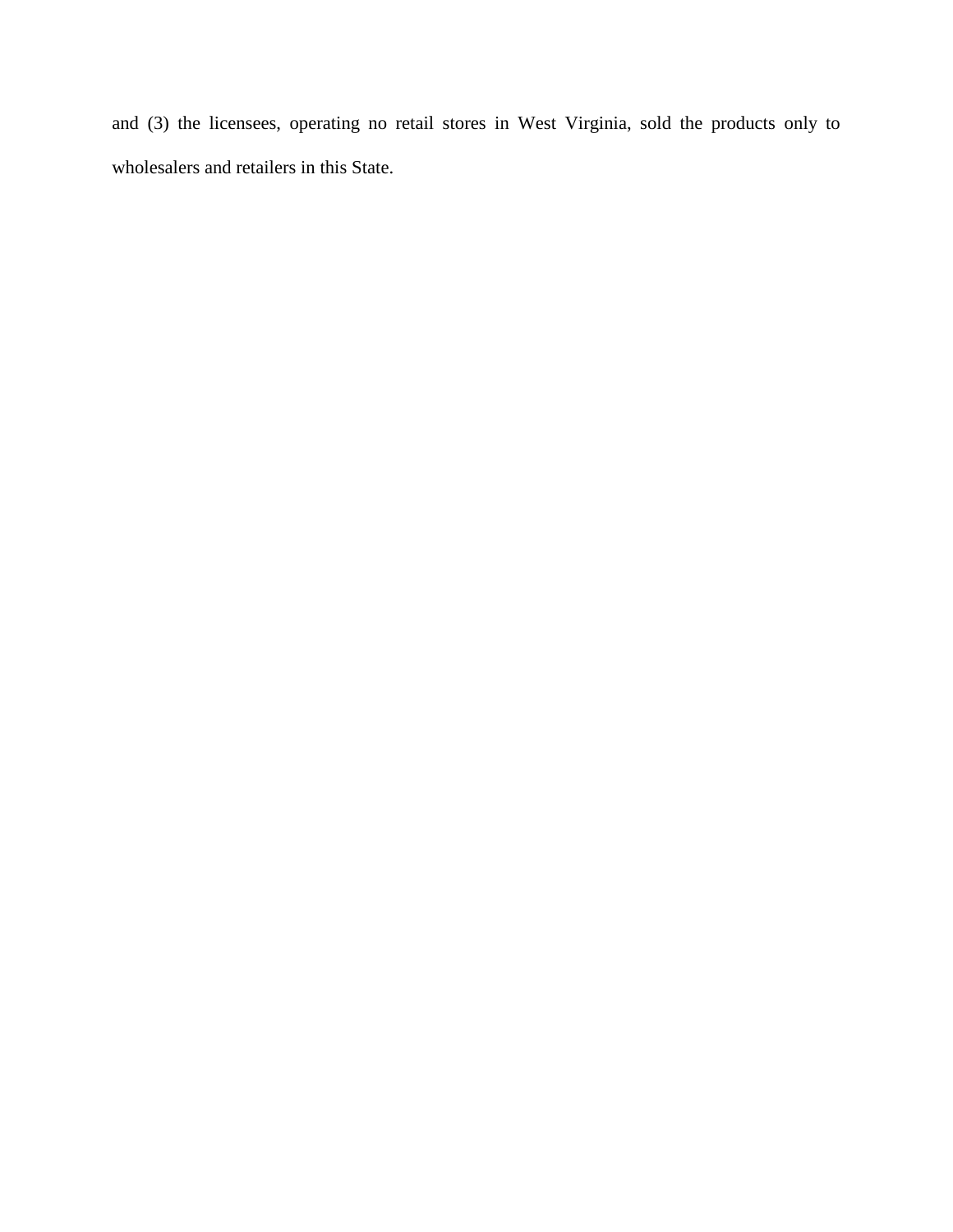## **Ketchum, C.J.**,

 This case is before this Court upon the appeal of the West Virginia State Tax Commissioner from the final order of the Circuit Court of Berkeley County which set aside the decision of the West Virginia Office of Tax Appeals. The Office of Tax Appeals rejected the challenge of ConAgra Brands, Inc. ("ConAgra Brands") to assessments for unpaid corporation net income tax and business franchise tax. The assessments were imposed on apportioned royalties ConAgra Brands received from the licensing of its intangible trademarks and trade names for use throughout the United States, including West Virginia. In setting aside the decision of the Office of Tax Appeals, the circuit court held that ConAgra Brands' licensing transactions did not constitute doing business in West Virginia and that the assessments failed to meet the requirements of the Due Process and Commerce Clauses of the Constitution of the United States.<sup>1</sup>

 The State Tax Commissioner seeks reinstatement of the assessments for corporation net income tax and business franchise tax.

This Court has carefully reviewed the record-appendix, the briefs and argument of the parties and the law relevant to this matter and is of the opinion that the order setting aside the decision of the Office of Tax Appeals and invalidating the assessments should not be disturbed. Accordingly, the final order of the Circuit Court of Berkeley County is affirmed.

<sup>&</sup>lt;sup>1</sup> See, U.S. Const. amend. XIV, § 1 (No State shall "deprive any person of life, liberty, or property without due process of law.") and U.S. Const. art. 1, § 8, cl. 3 (Congress shall have the power to "regulate Commerce with foreign Nations, and among the several States.")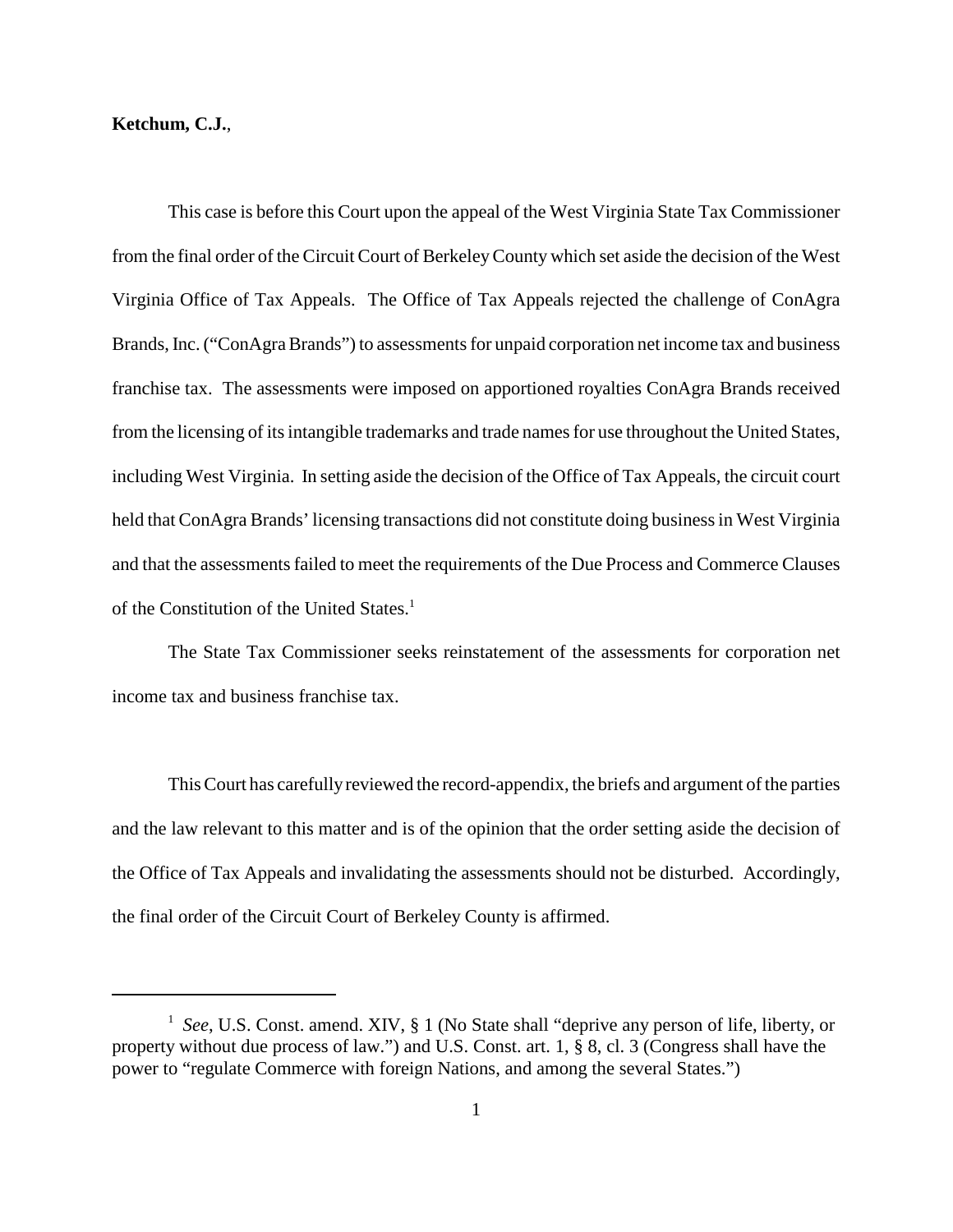#### **Factual Background**

 The principal facts are not in dispute and may be summarized from the stipulations of the parties and the adjudicated findings below as follows:

 ConAgra Foods, Inc., ("CA Foods") and its affiliates owned a large number of trademarks and trade names in the food products industry. In 1997, CA Foods established ConAgra Brands for the purpose of centralizing the management and protection of its trademark and trade name portfolio. ConAgra Brands, a Nebraska corporation, was a wholly-owned subsidiary of CA Foods.

 CA Foods and its affiliates transferred the trademarks and trade names to ConAgra Brands and agreed, through license agreements, to pay royalties to ConAgra Brands for the use of the trademarks and trade names. ConAgra Brands acquired additional trademarks and trade names from unrelated entities.

 Through the execution of licensing agreements, ConAgra Brands began collecting royalty payments for the use of its trademarks and trade names by various unrelated, third party licensees and CA Foods affiliated licensees. The trademarks and trade names, to name but a few, included familiar brands, such as Armour, Butterball, Country Skillet, Healthy Choice, Kid Cuisine, Morton, Swift and Swift Premium. The royalties were collected by ConAgra Brands from the sale by the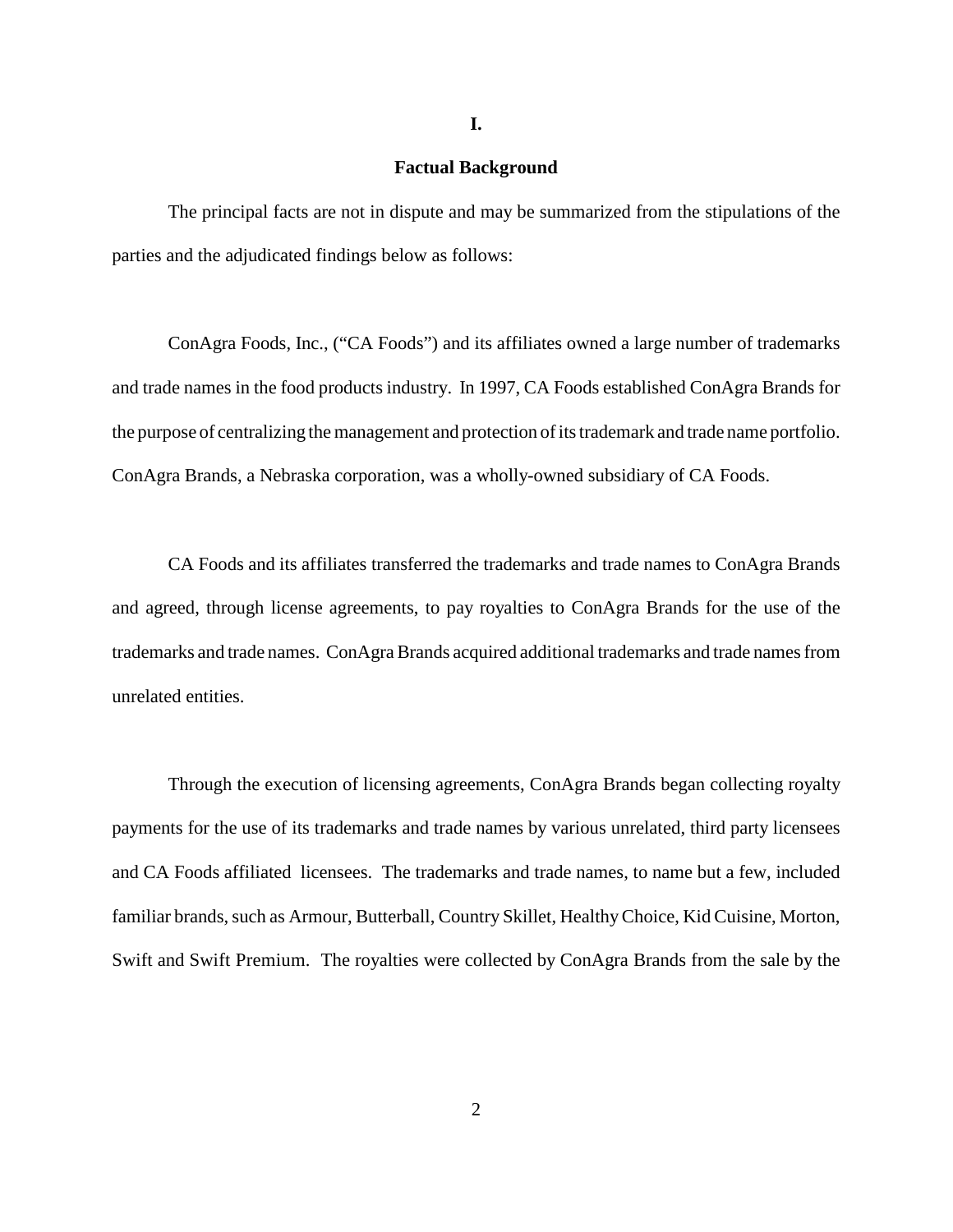licensees of food products bearing the trademarks and trade names to clients and customers throughout the United States, including West Virginia.<sup>2</sup>

 Items bearing ConAgra Brands' trademarks and trade names were found in many, if not in most, retail grocery stores in this State. As subsequently observed by the West Virginia Office of Tax Appeals, the items included "prepared poultry, such as turkey and chicken, processed and smoked meats, breads, pastas, canned food, boxed processed dishes, frozen food, jarred food, sandwich spreads, pre-packaged meals, entrees and side dishes, dairy products, desserts, condiments and canned, bottled and frozen drinks." ConAgra Brands did not manufacture or sell the products. All products in question were manufactured by the licensees in facilities outside West Virginia. As the circuit court determined, ConAgra Brands conducted its business of licensing and protecting the value of its trademarks and trade names entirely outside of this State.

 ConAgra Brands did not own or rent any offices, warehouses or other facilities in West Virginia and did not maintain any inventory or sell or distribute merchandise in this State. ConAgra Brands had no employees or agents in West Virginia. Various licensees sold or distributed products bearing the trademarks and trade names to wholesalers and retailers located in West Virginia, and the licensees provided services in West Virginia to those clients and customers. ConAgra Brands provided no services in that regard and, *as stipulated*, did not direct or dictate how the licensees

 $2\;\;$  In one license agreement, for example, ConAgra Brands granted Hunt-Wesson, Inc., a non-exclusive right to use certain trademarks, including the trademark Healthy Choice, in connection with the development, manufacture, promotion, distribution, marketing and sale of various food products. The agreement provided that Hunt-Wesson, Inc., would make royalty payments to ConAgra Brands for the use of the trademarks.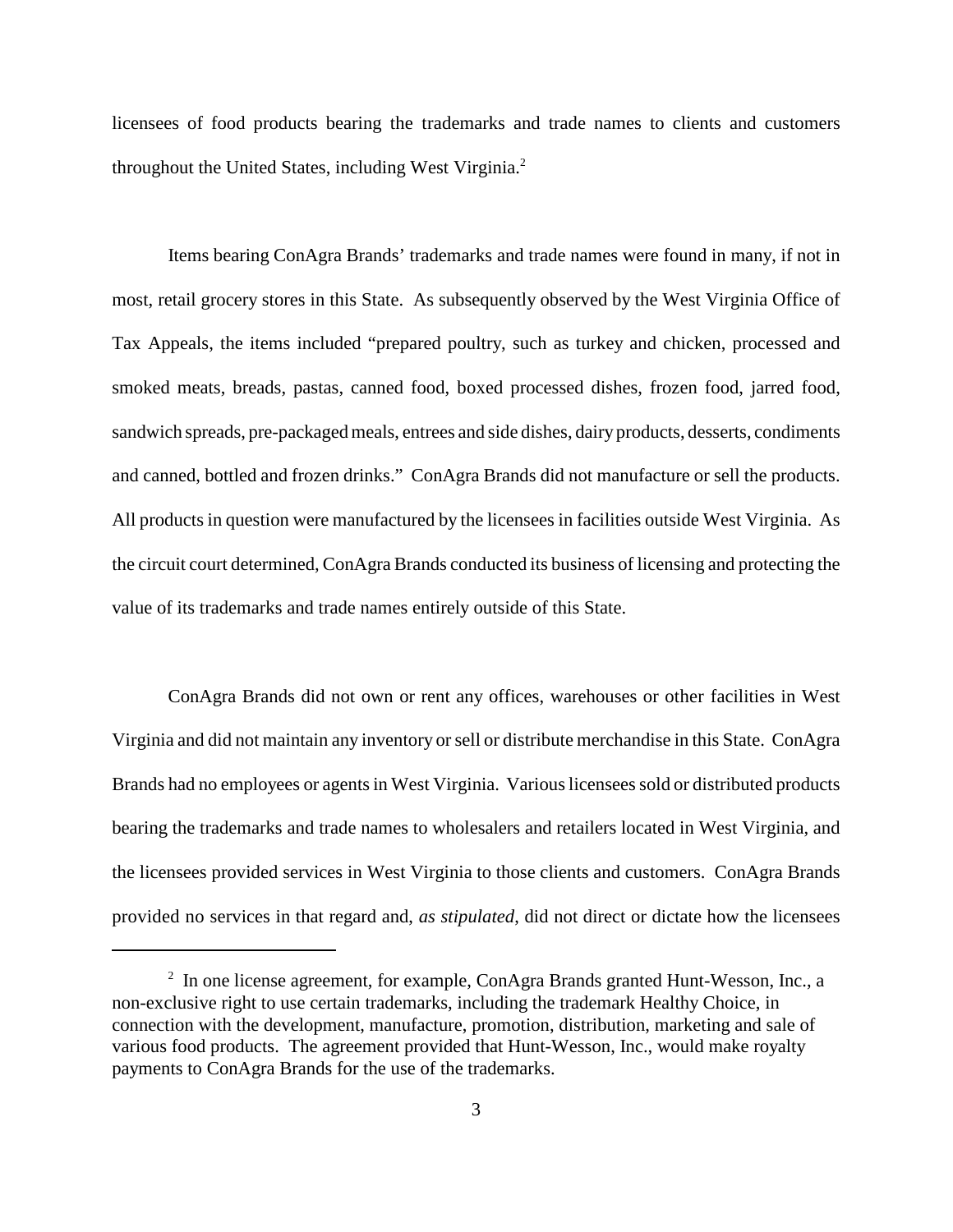distributed the products bearing the trademarks and trade names. Nevertheless, ConAgra Brands paid all expenses in defending its trademarks and trade names against infringement and in overseeing national marketing by developing marketing strategies and purchasing advertisements with national media outlets.

 During the audit period, ConAgra Brands obtained substantial royalties related to product sales in West Virginia. As subsequently confirmed by the Office of Tax Appeals, four principal licensees made between \$19,269,000 and \$46,247,000 in sales in West Virginia of ConAgra Brand trademarked or trade named products. Those sales earned royalties for ConAgra Brands during the audit period of approximately \$1,156,000.<sup>3</sup>

## **II.**

### **Procedural Background**

 Following a field audit, which included a Multistate Tax Commission Audit Report, the Director of the Auditing Division of the State Tax Division, in July 2006, issued a notice of assessment for the period June 1, 2000, through May 31, 2003, stating that ConAgra Brands failed to pay corporation net income tax on income apportioned to West Virginia. The amount of the assessment was \$44,012.00 in tax plus \$16,789.00 in interest for a total assessed liability of \$60,801.00. At that time, corporation net income tax was imposed in this State pursuant to *W.Va.* 

 $3$  It should be noted that ConAgra Brands has ceased doing business and no longer exists. The trademarks and trade names it owned were transferred to ConAgra Foods RDM [research, development and marketing], Inc., an entity with additional functions beyond those exercised by ConAgra Brands.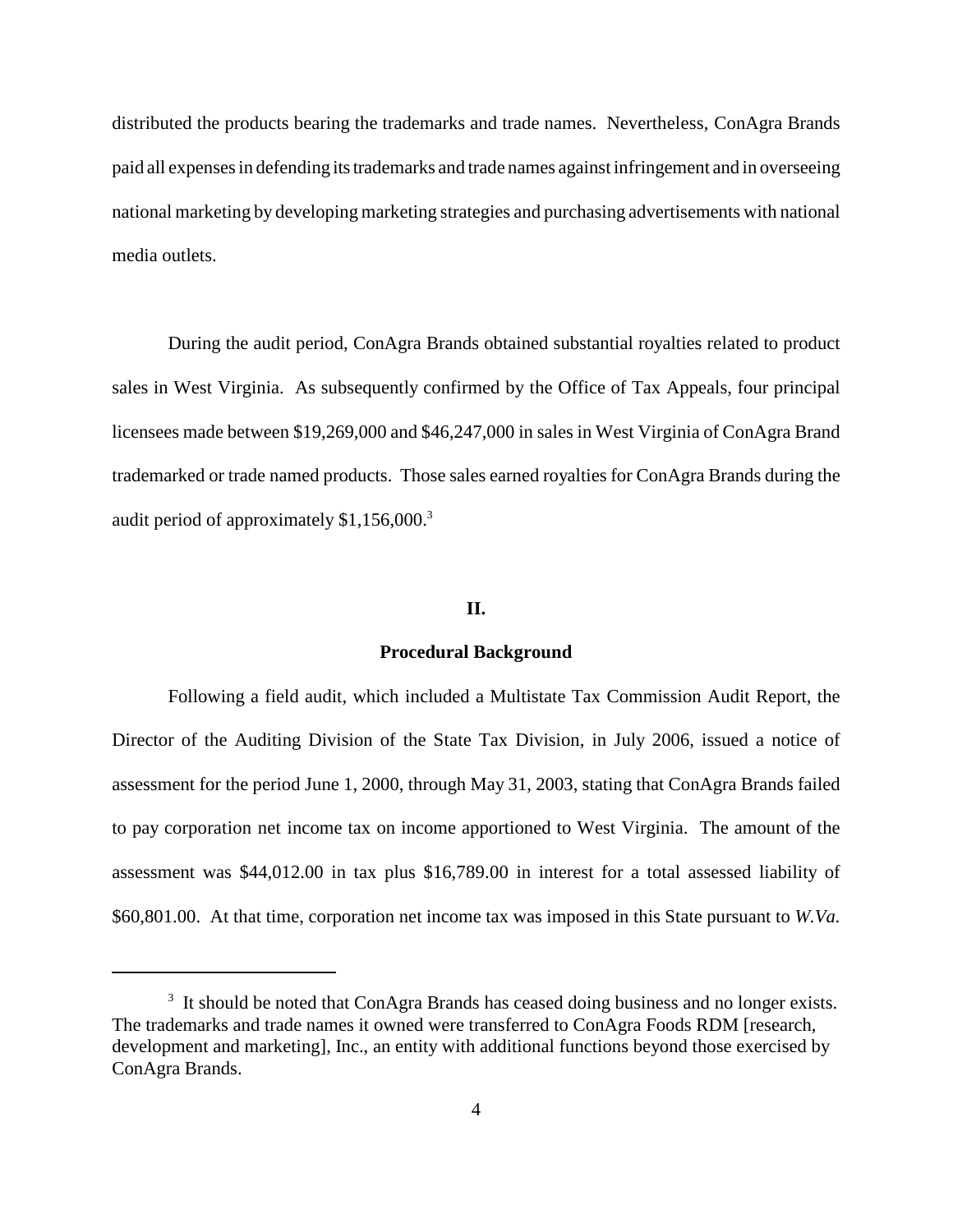*Code*, 11-24-1 [1967], *et seq*. 4 Also in July 2006, the Director issued a notice of assessment for the same audit period stating that ConAgra Brands failed to pay business franchise tax as apportioned to West Virginia. The amount of the assessment was \$12,501.00 in tax plus \$4,541.00 in interest for a total assessed liability of \$17,042. Business franchise tax is imposed in this State pursuant to *W.Va. Code*, 11-23-1 [1985], *et seq*. In both assessments, interest was computed through August 2006.

 ConAgra Brands filed petitions for reassessment alleging that it was subject to neither corporation net income tax nor business franchise tax in West Virginia. In March 2009, an evidentiary hearing on the petitions was conducted before the Office of Tax Appeals followed by the submission of briefs.<sup>5</sup>

By decision dated January 6, 2010, the Office of Tax Appeals upheld the two assessments.

<sup>&</sup>lt;sup>4</sup> Statutory citations in this opinion will relate to the time periods under discussion. Some statutes remain in effect without change, and others have been amended. In the latter case, subsequent amendments are not relevant.

 $5$  Article 10A of chapter 11 on state taxation concerns the West Virginia Office of Tax Appeals. Pursuant to *W.Va. Code*, 11-10A-10(b) [2002], hearings before the Office of Tax Appeals (to be heard *de novo*) shall be conducted pursuant to the contested cases procedure set forth in *W.Va. Code*, 29A-5-1 [1964], *et seq*., of the State Administrative Procedures Act, to the extent not inconsistent with the provisions of article 10A. Pursuant to *W.Va. Code*, 11-10A- 10(c) [2002], the Office of Tax Appeals "is not bound by the rules of evidence as applied in civil cases in the circuit courts of this State." *See*, C.S.R. § 121-1-1 [2003], *et seq*., concerning rules of practice and procedure before the Office of Tax Appeals.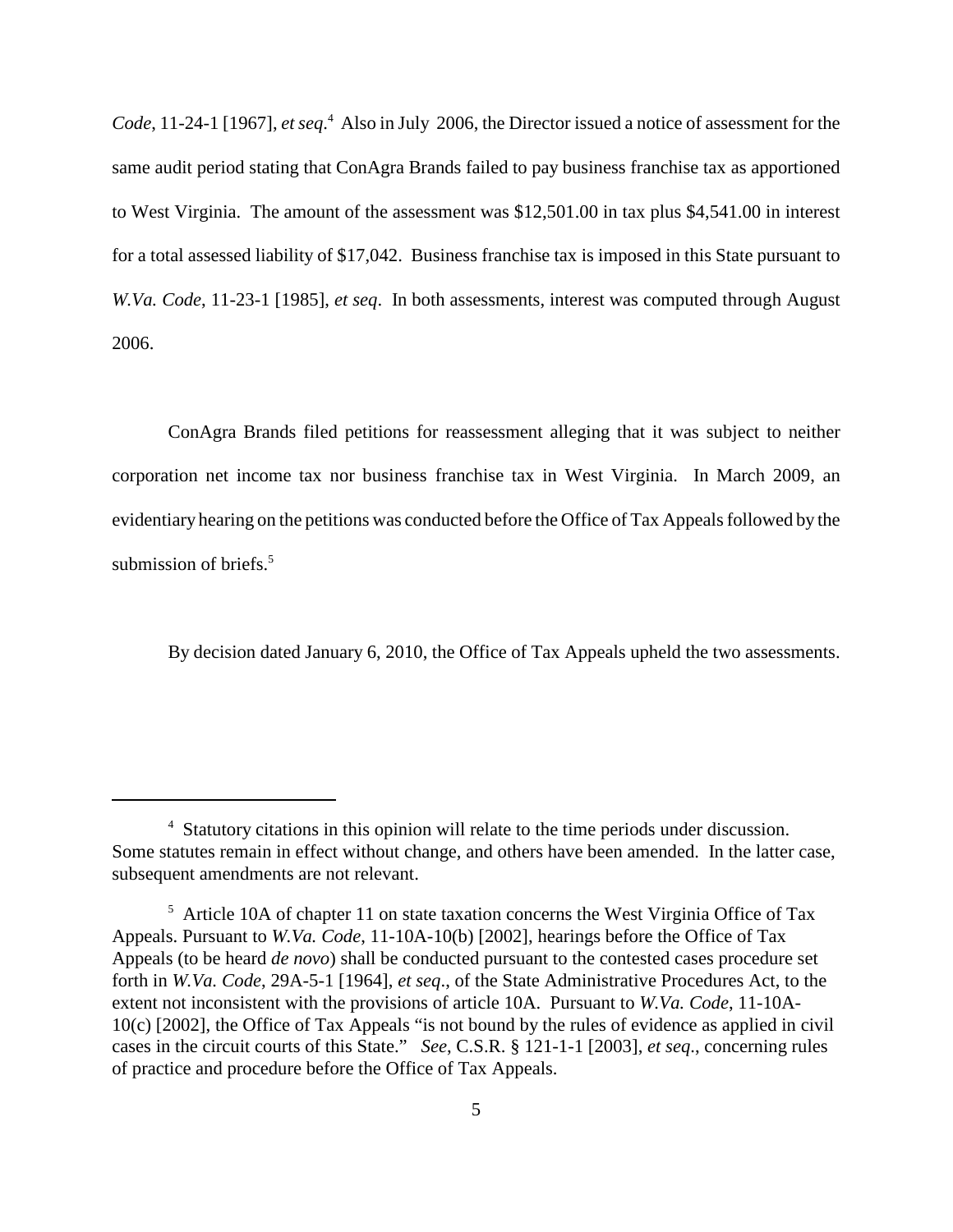The Office of Tax Appeals concluded that the corporation net income tax and business franchise tax assessments were consistent with the requirements of Due Process since, during the audit period, ConAgra Brands had minimum contacts with West Virginia, and the royalty income attributed to West Virginia for tax purposes was rationally related to benefits provided by this State. The decision stated: licensees, primarily based on the amount of sales. Thus, it benefits from the sale of its licensed products in the State of West Virginia. Therefore, the Petitioner has availed itself of the economic forum of the State of West Virginia." "The Petitioner [ConAgra Brands] receives royalty payments from the

 In addition, the Office of Tax Appeals concluded that neither assessment violated the Commerce Clause since: (1) ConAgra Brands had a substantial nexus with West Virginia, (2) the taxes as assessed were fairly apportioned, (3) the taxes did not discriminate against interstate commerce and (4) the taxes were fairly related to the benefits provided to ConAgra Brands by this State. The decision stated in reference to the Commerce Clause:

 The Petitioner not only knows that its licensees will penetrate the economic markets of various states, it expects it and readily accepts the benefit therefrom. As described herein, the rights and benefits owned by the Petitioner in its trademarks and trade names are inseparable from the rights and duties of its licensees. \* \* \* [The audit] figures demonstrate the frequency, quantityand systematic nature of [ConAgra Brands'] contacts with West Virginia. \* \* \* Advertising in all of its forms demonstrates all of these factors. The presence of its licensees demonstrates the systematic nature of its contacts with the State. That the Petitioner has a "substantial economic presence" in the State of West Virginia is beyond question.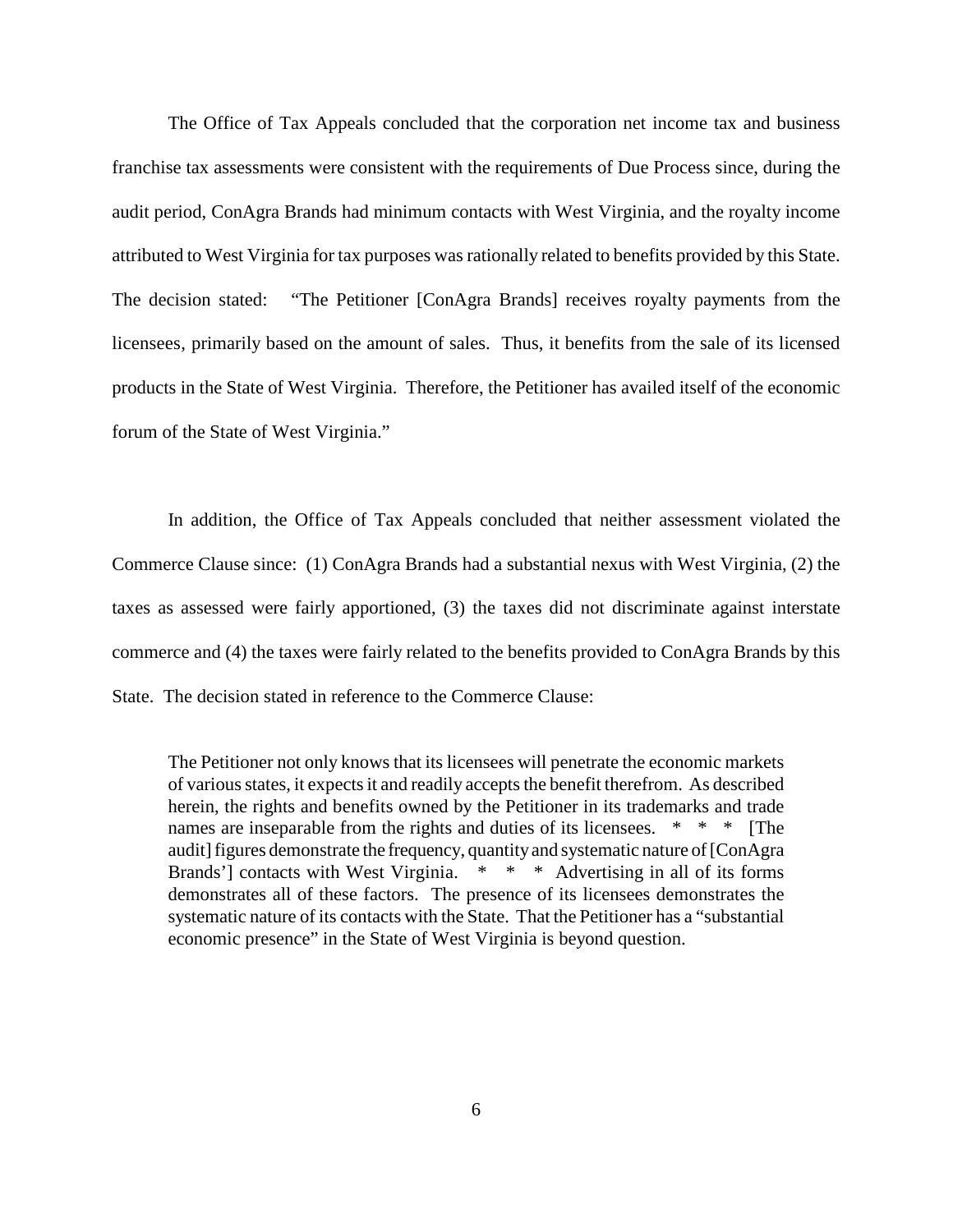ConAgra Brands filed an appeal in the Circuit Court of Berkeley County from the decision of the Office of Tax Appeals.<sup>6</sup> Additional briefs were submitted, and on January 10, 2011, the circuit court entered a final order setting aside the decision of the Office of Tax Appeals. Concluding that ConAgra Brands was not doing business in West Virginia during the audit period for purposes of either the corporation net income tax or the business franchise tax, the Circuit Court stated:

 As to the products, bearing labels imprinted with the trademarks and trade names licensed by ConAgra Brands to its licensees, when in West Virginia, either in the hands of those licensees, or the licensees' retailer customers, neither the third- party suppliers of ingredients to the licensees for the products, nor the third-party suppliers of those labels, nor ConAgra Brands, Inc., have, purely by virtue of supplying those ingredients or labels, or licensing the use of those trademarks and trade names, the minimum, much less the substantial connection, with West Virginia to satisfy either the Due Process or Commerce Clauses or, thus, to allow West Virginia to impose its [corporation net income tax and/or business franchise tax] on them. them.<br>In so holding, the circuit court further stated:

 The court may affirm the order or decision of the agency or remand the case for further proceedings. It shall reverse, vacate or modify the order or decision of the agency if the substantial rights of the petitioner or petitioners have been prejudiced because the administrative findings, inferences, conclusions, decision or order are:

- (1) In violation of constitutional or statutory provisions; or
- (2) In excess of the statutory authority or jurisdiction of the agency; or
- (3) Made upon unlawful procedures; or
- (4) Affected by other error of law; or
- (5) Clearly wrong in view of the reliable, probative and substantial
- evidence on the whole record; or
- (6) Arbitrary or capricious or characterized by abuse of discretion or clearly unwarranted exercise of discretion.

 6 An appeal to circuit court from the Office of Tax Appeals is provided by *W.Va. Code*, 11-10A-19(a) [2002]. Subsection (f) of that statute states that the circuit court shall hear the appeal as provided in *W.Va. Code*, 29A-5-4, of the State Administrative Procedures Act. *See*, C.S.R. § 121-1-85.1 and 85.3.1 [2003]. As *W.Va. Code*, 29A-5-4(g) [1998], provides: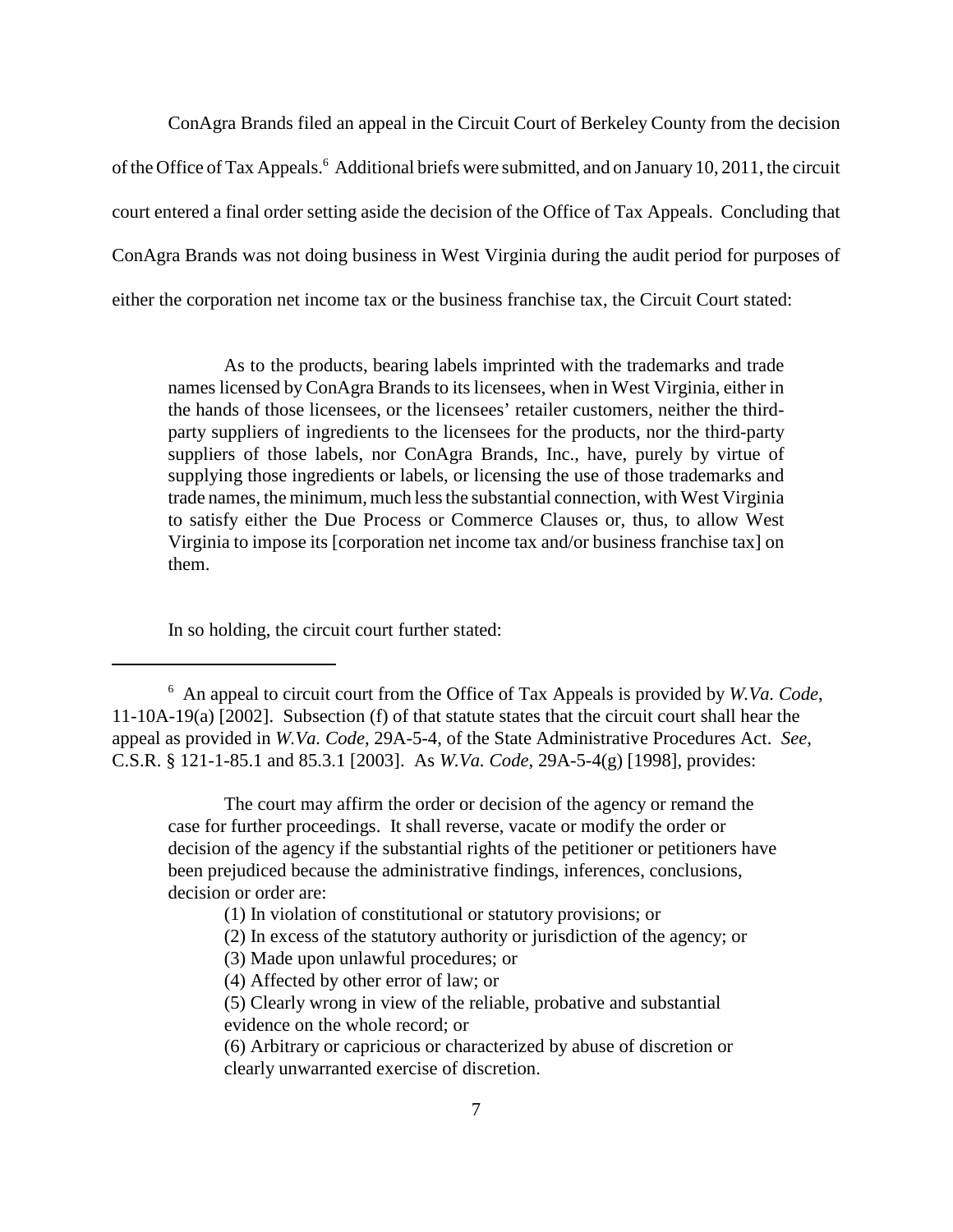All manufacturing processes, utilized by the licensees to produce and to ensure the quality and taste of the finished products, occurred at the licensees' manufacturing facilities located outside of West Virginia, and the licensees did not operate retail stores in West Virginia.

 ConAgra Brands, Inc., reported and paid income tax to states in which it owned or rented property, provided services or made sales to customers through its employees or agents.

 The State Tax Commissioner appeals to this Court from the January 10, 2011, order of the circuit court.

### **III.**

### **Standards of Review**

 In syllabus point 3 of *Frymier-Halloran v. Paige, Comm'r*, 193 W.Va. 687, 458 S.E.2d 780 (1995), this Court held that the standard of review applicable to decisions of the State Tax Commissioner are the same as those set out in the State Administrative Procedures Act. *See*,  *Kanawha Eagle Coal v. Tax Comm'r*, 216 W.Va. 616, 619, 609 S.E.2d 877, 880 (2004) (indicating that, in appeals from tax assessments, review by a circuit court, and subsequently by this Court, is governed by the provisions of *W.Va. Code*, 29A-5-4 [1998]). As a component of that standard, findings of fact by the administrative law judge are accorded deference, unless the reviewing court concludes the findings to be clearly wrong. Moreover, questions of law are reviewed *de novo*. *See*,  *Hartley Marine Corporation v. Mierke, Comm'r*, 196 W.Va. 669, 677, 474 S.E.2d 599, 607 (1996), *cert. denied*, 519 U.S. 1108, 117 S.Ct. 942, 136 L.Ed.2d 832 (1997) (The determination of whether state legislation violates the Commerce Clause is reviewed *de novo*); *Appalachian Power Company v. State Tax Dept*., 195 W.Va. 573, 582, 466 S.E.2d 424, 433 (1995) (indicating that, even where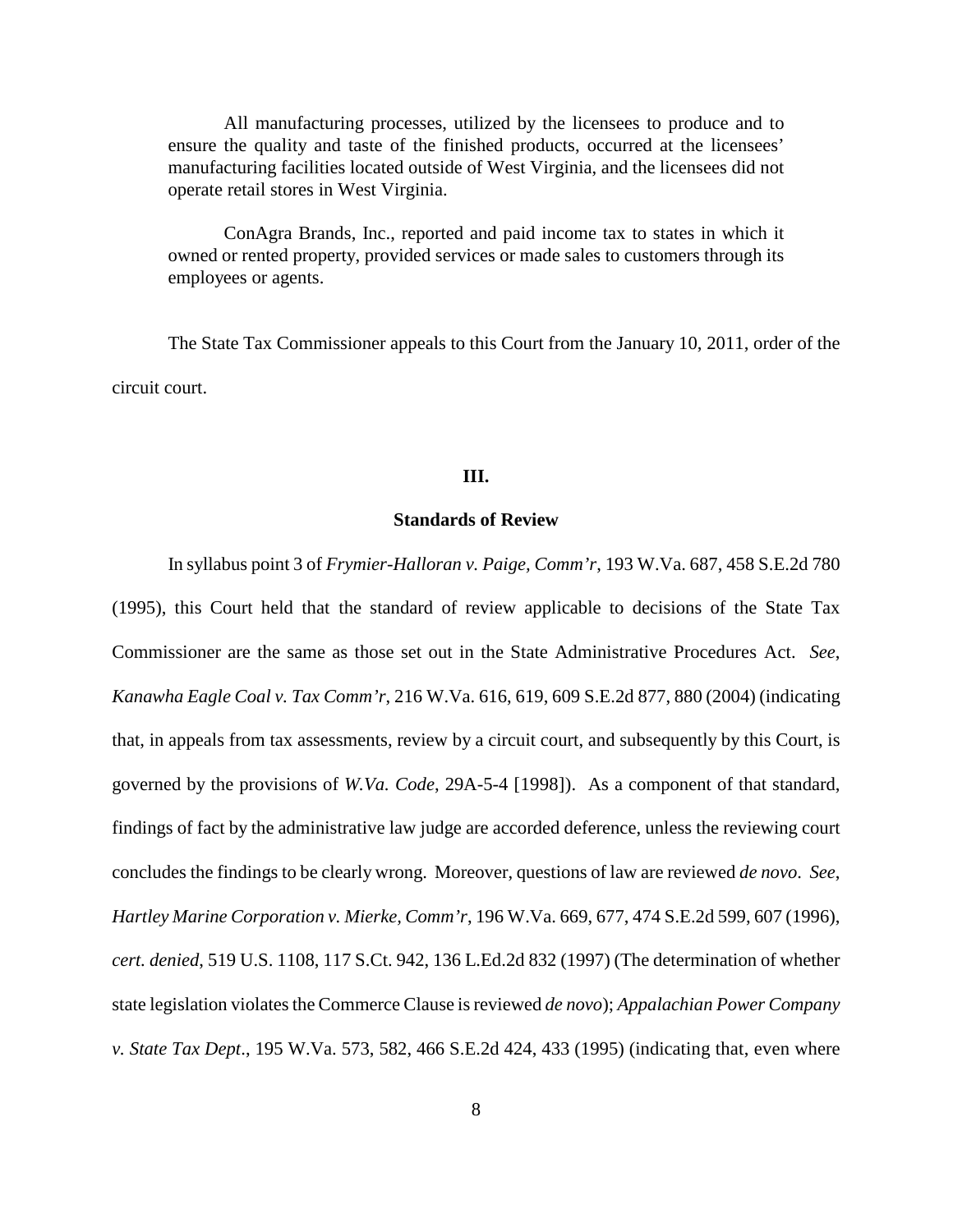review is *de novo*, interpretation based on administrative expertise and discretion should be examined).

 Those standards of review should apply to the final order of a circuit court concerning an appeal from the Office of Tax Appeals as well as a final order of a circuit court concerning an appeal from the State Tax Commissioner. In this case, review of the validity of the assessments against ConAgra was subject to the State Administrative Procedures Act, with the *de novo* element, at both the Office of Tax Appeals and circuit court levels. *See*, n. 5 and n. 6, *supra*. It follows, therefore, and this Court holds that, in an administrative appeal from the decision of the West Virginia Office of Tax Appeals, this Court will review the final order of the circuit court pursuant to the standards of review in the State Administrative Procedures Act set forth in *W.Va. Code*, 29A-5-4(g) [1988]. Findings of fact of the administrative law judge will not be set aside or vacated unless clearly wrong, and, although administrative interpretation of State tax provisions will be afforded sound consideration, this Court will review questions of law *de novo*.

#### **IV.**

#### **Discussion**

 During the audit period, corporation net income tax was imposed in this State pursuant to *W.Va. Code*, 11-24-1 [1967], *et seq*. As provided in *W.Va. Code*, 11-24-4(3) [1988], the tax was imposed "on the West Virginia taxable income of every domestic or foreign corporation engaging in business in this state or deriving income from property, activity or other sources in this state[.]" The phrase *engaging in business* was defined, generally, in *W.Va. Code*, 11-24-3a(7) [1991], as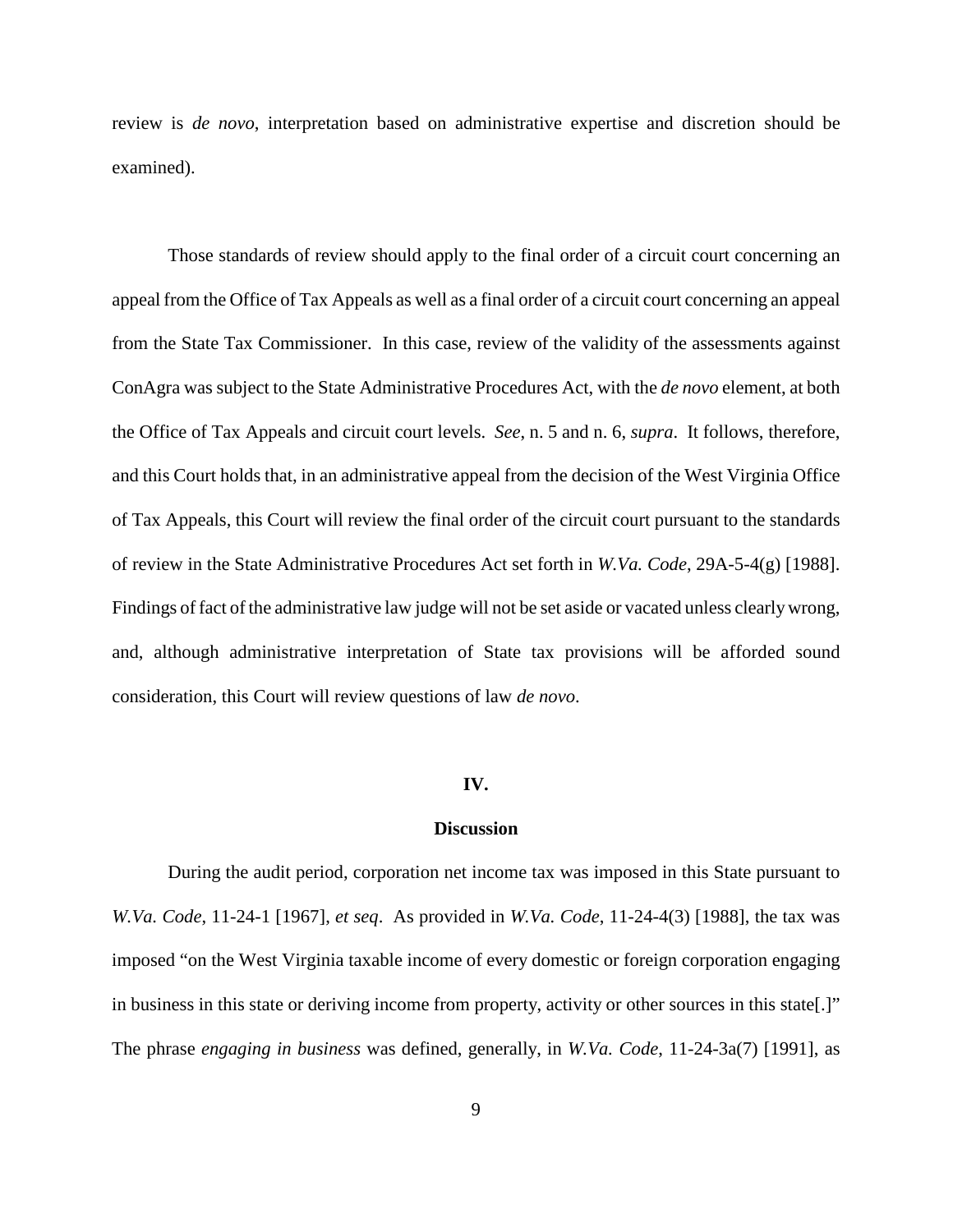follows: "The term 'engaging in business' or 'doing business' means any activity of a corporation which enjoys the benefits and protection of government and laws in this state."

 Business franchise tax during the audit period was imposed in this State pursuant to *W.Va. Code*, 11-23-1 [1985], *et seq*. As provided in *W.Va. Code*, 11-23-6(a) [1996], a business franchise tax was imposed "on the privilege of doing business in this state and in respect of the benefits and protection conferred. Such tax shall be collected from . . . every foreign or domestic corporation owning or leasing real or tangible personal property located in this state or doing business in this state[.]" In the context of business franchise tax, the phrase *doing business* was defined, generally, in *W.Va. Code*, 11-23-3(b)(8) [1991], as "any activity of a corporation or partnership which enjoys the benefits and protection of the government and laws of this state[.]" *See*, CSR § 110-23-3.10 [1992] (similar definition).

 As to both this State's corporation net income tax and business franchise tax, the phrase *business income* was defined as meaning:

 income arising from transactions and activity in the regular course of the taxpayer's trade or business and includes income from tangible and intangible property if the acquisition, management and disposition of the property or the rendering of services in connection therewith constitute integral parts of the taxpayer's regular trade or business operations.

 *W.Va. Code*, 11-24-3a(1) [1991]; *W.Va. Code*, 11-23-3(b)(1) [1991]. *See*, CSR § 110-23-3.3 [1992] (similar definition). Moreover, as to both types of tax, the phrase *income-producing activity*, under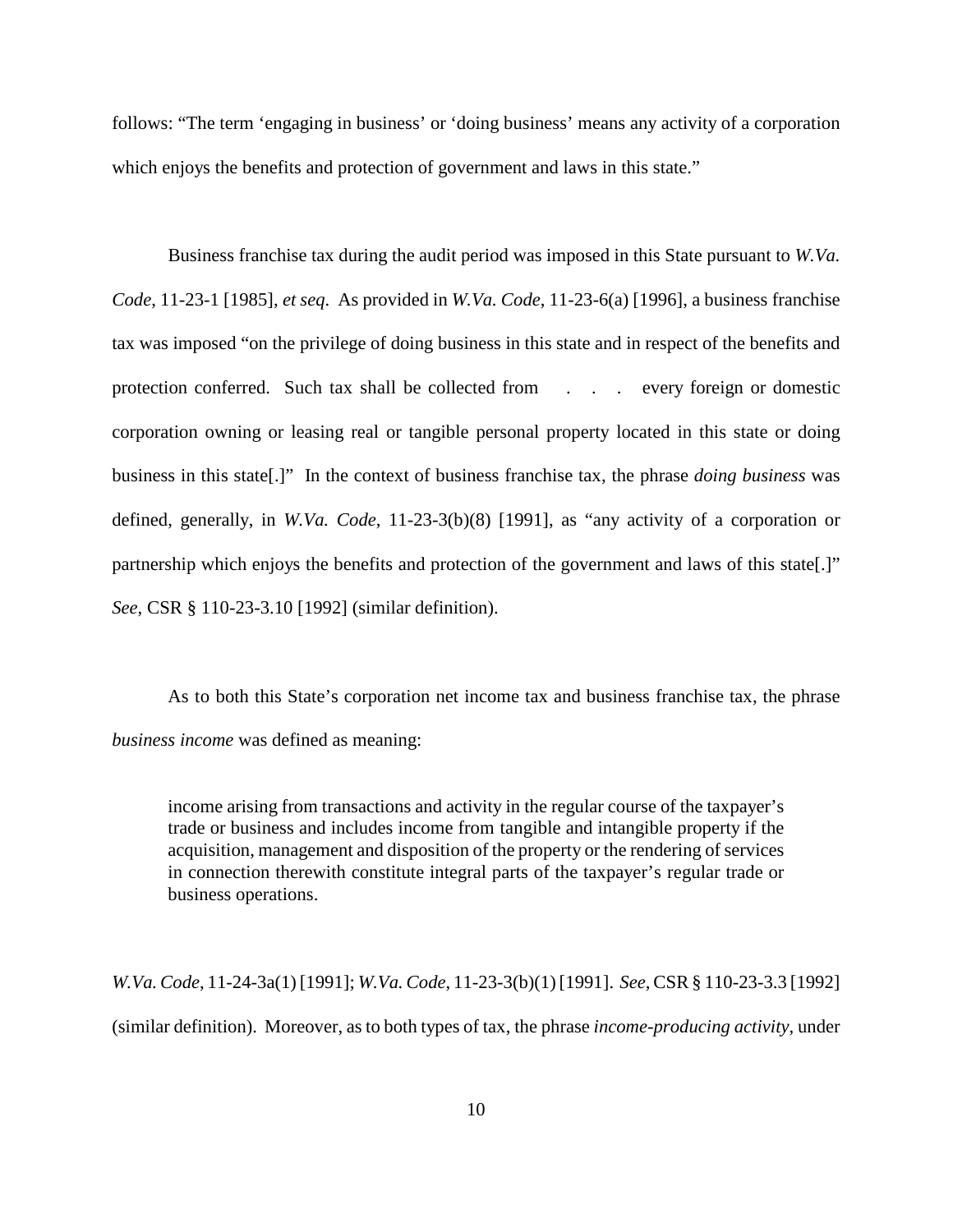the respective apportionment provisions, was defined as including the "sale, licensing or other use of intangible personal property." *W.Va. Code*, 11-24-7(f)(4) [1998]; *W.Va. Code*, 11-23-5(n)(4)  $[1991]$ .<sup>7</sup>

 The circuit court concluded that ConAgra Brands had not done business in West Virginia during the audit period for purposes of the corporation net income tax or the business franchise tax. In invalidating the assessments, the circuit court described the various entities involved in the licensees' manufacturing process. The circuit court underscored its conclusion that neither the supplying of ingredients or labels by third-parties for the products, nor the licensing by ConAgra Brands of the trademarks and trade names, had any association with West Virginia sufficient to impose the assessments on ConAgra Brands. As the circuit court pointed out, all manufacturing processes conducted by the licensees occurred at facilities outside of West Virginia. None of the licensees operated any retail stores in West Virginia. Thus, the circuit court determined, *a fortiori*, that ConAgra Brands had neither the minimum contacts with this State required under the Due Process Clause, nor the substantial nexus required under the Commerce Clause, to warrant the assessments.

 The State Tax Commissioner asserts, however, that since various licensees made between \$19 million and \$46 million in sales in West Virginia, and ConAgra Brands earned over \$1 million in royalties, those business entities, no doubt, worked in concert during the audit period toward a

 7 Currently, the phrase *intangible property* is defined in *W.Va. Code*, 11-24-3a(a)(19) [2009], as including trademarks, trade names and similar types of assets.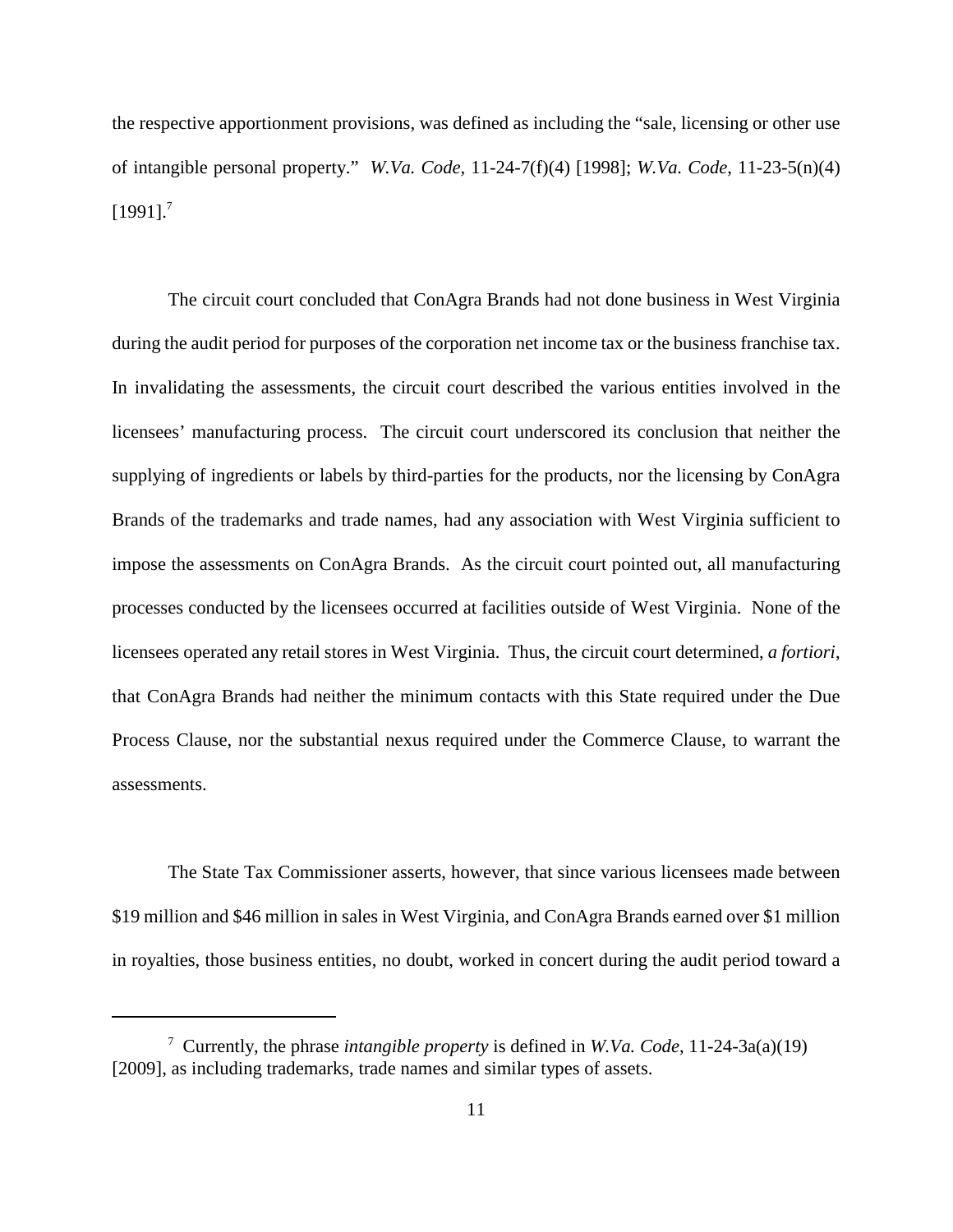common economic goal. By way of consumer recognition, the trademarks and trade names were as important to sales as the quality of the product itself. Moreover, ConAgra Brands retained an interest in the quality of the products through the license agreements. Consequently, the trademarks and trade names produced income in West Virginia, thereby subjecting ConAgra Brands to corporation net income and business franchise tax, and whether ConAgra Brands had a "physical presence" in this State is irrelevant. According to the State Tax Commissioner, ConAgra Brands, thus, purposefully directed its intangible assets toward West Virginia, thereby satisfying the minimum contacts standard of the Due Process Clause, and established a significant economic presence in this State, thus satisfying the substantial nexus component pertaining to the Commerce Clause. As a result, the Commissioner seeks reinstatement of the assessments.

 In *Complete Auto Transit, Inc. v. Brady*, 430 U.S. 274, 97 S.Ct. 1076, 51 L.Ed.2d 326 (1977), the Supreme Court of the United States confirmed that interstate commerce is not immune from state taxation. As the Court indicated, however, that principle is subject to various limitations. In syllabus point 1 of *Western Maryland Railway Co. v. Goodwin, Comm'r*, 167 W.Va. 804, 282 S.E.2d 240 (1981), this Court confirmed: "A state tax on interstate commerce will not be sustained unless it: '(1) has a substantial nexus with the State; (2) is fairly apportioned; (3) does not discriminate; and (4) is fairly related to the services provided by the State.' *Maryland v. Louisiana*, 451 U.S. 725, 754, 101 S.Ct. 2114, 2133, 68 L.Ed.2d 576, 600 (1981)." *In accord*, *Hartley Marine Corporation*, *supra*, 196 W.Va. at 677, 474 S.E.2d at 607.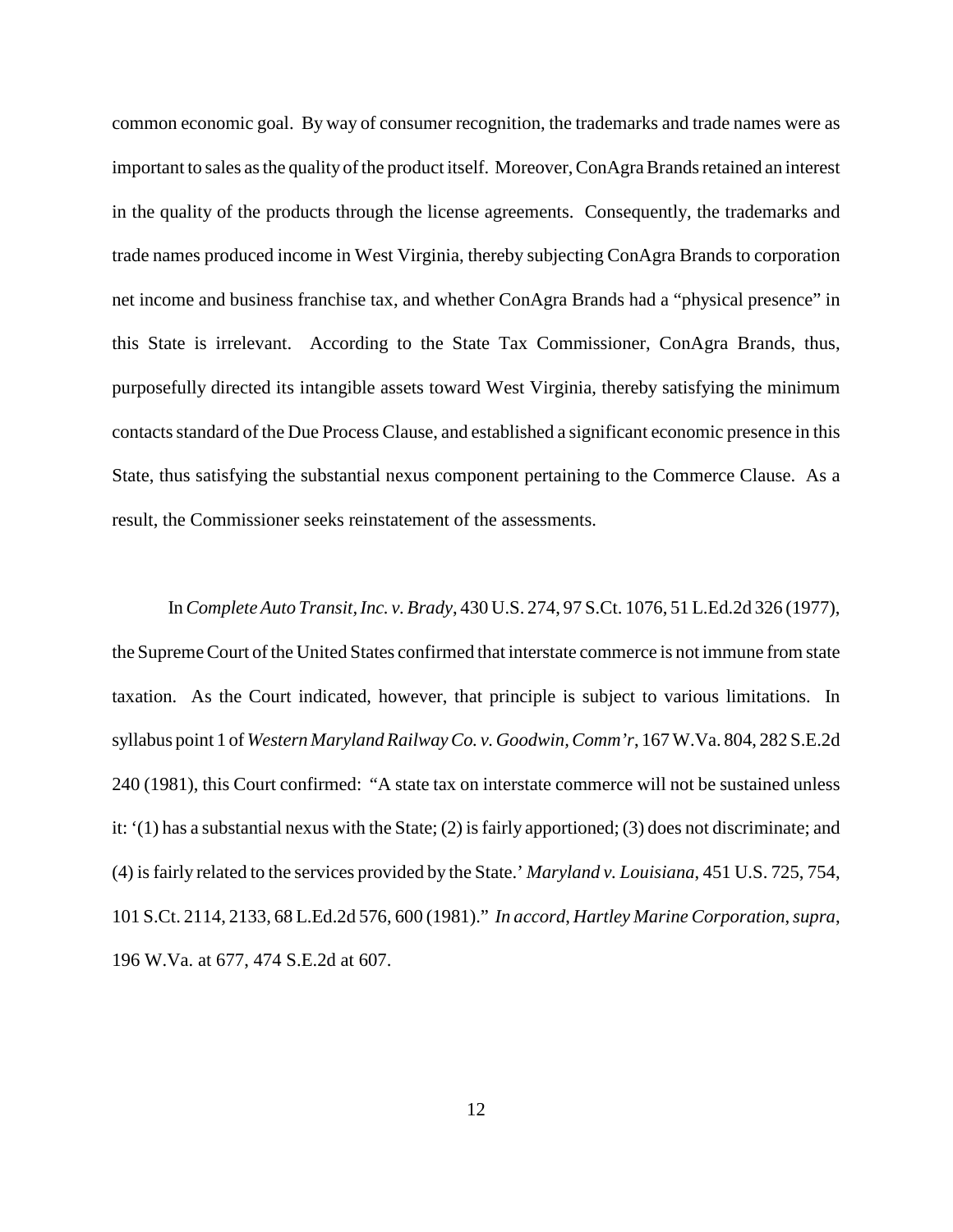Subsequently, in *Quill Corp. v. North Dakota*, 504 U.S. 298, 112 S.Ct. 1904, 119 L.Ed.2d

91 (1992), the Supreme Court of the United States distinguished Due Process from Commerce

Clause concerns with regard to state taxation of foreign corporations as follows:

 Due Process centrally concerns the fundamental fairness of governmental activity. Thus, at the most general level, the due process nexus analysis requires that we ask whether an individual's connections with a State are substantial enough to legitimate the State's exercise of power over him. We have, therefore, often identified "notice" or "fair warning" as the analytic touchstone of due process nexus analysis. In contrast, the Commerce Clause and its nexus requirement are informed not so much by concerns about fairness for the individual defendant as by structural concerns about the effects of state regulation on the national economy. \* \* \*

 The *Complete Auto* analysis reflects these concerns about the national economy. apportionment and non-discrimination, prohibit taxes that pass an unfair share of the tax burden onto interstate commerce. The first and fourth prongs, which require a substantial nexus and a relationship between the tax and state-provided services, limit the reach of state taxing authority so as to ensure that state taxation does not unduly burden interstate commerce. Thus, the "substantial nexus" requirement is not, like due process' "minimum contacts" requirement, a proxy for notice, but rather a means for limiting burdens on interstate commerce. Accordingly, contrary to the State's  suggestion, *a corporation may have the "minimum contacts" with a taxing State as required by the Due Process Clause, and yet lack the "substantial nexus" with that State as required by the Commerce Clause*. The second and third parts of that analysis, which require fair

504 U.S. at 312, 313, 112 S.Ct at 1913-14, 119 L.Ed.2d at 106, 107. (emphasis added)

Of particular importance in the current matter is this Court's decision in *Tax Comm'r v.* 

 *MBNA America Bank*, 220 W.Va. 163, 640 S.E.2d 226 (2006), *cert. denied*, 551 U.S. 1141, 127

S.Ct. 2997, 168 L.Ed.2d 719 (2007).<sup>8</sup> In *MBNA*, the taxpayer, a Delaware corporation in the

 8 This Court filed the opinion in *MBNA* in November 2006 subsequent to the issuance of the assessments for corporation net income and business franchise tax against ConAgra Brands. Nevertheless, *MBNA* was addressed below by the parties, the Office of Tax Appeals and the circuit court.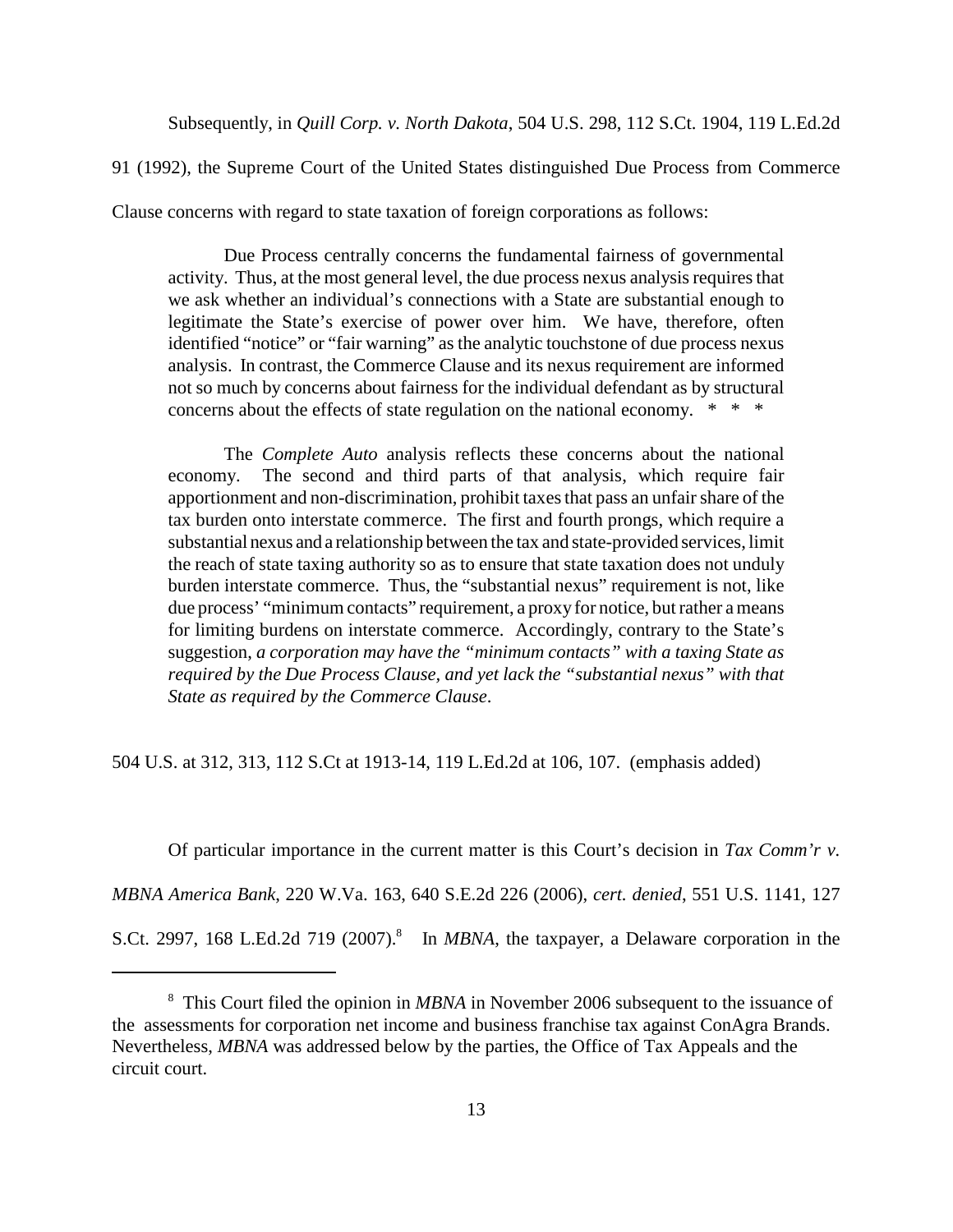business of issuing and servicing VISA and MasterCard credit cards, sought refunds from the West Virginia State Tax Commissioner for corporation net income and business franchise taxes it paid for the years 1998 and 1999. Although the taxpayer promoted its business to West Virginia customers via mail and telephone solicitation, it had no employees or property in this State. The sole issue in *MBNA* was whether the imposition of the taxes, on a foreign corporate taxpayer with no physical presence in West Virginia, violated the Commerce Clause. Finding that the taxpayer, nevertheless, had a substantial nexus with this State during the audit period, the Circuit Court of Kanawha County upheld the taxes. Upon appeal, this Court affirmed.

 As the Supreme Court of the United States did in *Quill*, this Court, in *MBNA*, distinguished the Due Process analysis concerning state taxation from an analysis under the Commerce Clause. The opinion confirmed that, whereas a Due Process analysis involves the requirement of some minimum connection between the state and the activity sought to be taxed, coupled with traditional notions of fairness, an analysis of the validity of a state tax under the Commerce Clause is more concerned with whether a state-imposed tax unduly burdens interstate commerce or affects the national economy. Moreover, in considering the type of "substantial nexus" required under *Complete Auto* and *Maryland v. Louisiana*, as a component of a Commerce Clause analysis, this Court determined that a "significant economic presence" test would be an appropriate measure. The opinion in *MBNA* explains:

 Rather than a physical presence standard, this Court believes that a significant economic presence test is a better indicator of whether substantial nexus exists for Commerce Clause purposes. At least one legal commentator has suggested such a test and to some degree defined its parameters. *See* Edson, 49 Tax Lawyer at 943.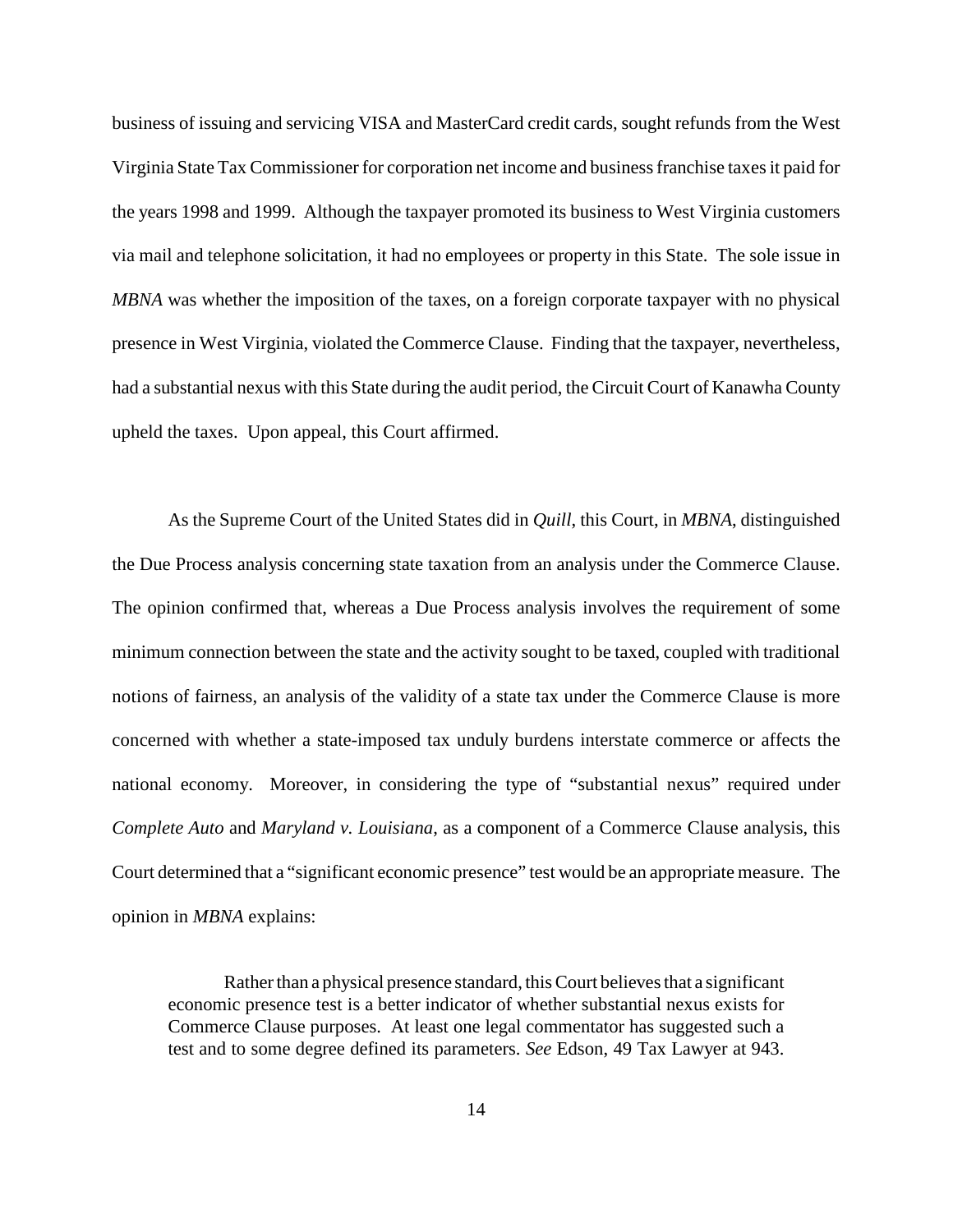According to this commentator, a substantial economic presence standard "incorporates due process 'purposeful direction' towards a state while examining the degree to which a company has exploited a local market." *Id*. Further, "[a] substantial economic presence analysis involves an examination of both the quality and quantity of the company's economic presence." *Id*., 49 Tax Law. at 944. Finally, under this test, "[p]urposeful direction towards a state is analyzed as it is for Due Process Clause purposes," and the Commerce Clause analysis requires the additional examination of "the frequency, quantity and systematic nature of a taxpayer's economic contacts with a state." *Id*., 49 Tax Law. at 945. We find this rationale persuasive and will apply it in determining the constitutionality of the taxes at issue.

220 W.Va. at 171, 640 S.E.2d at 234.

 Upholding the corporation net income and business franchise taxes, this Court concluded, in *MBNA*, that physical presence in West Virginia was not a requirement, for Commerce Clause purposes, in the circumstances pertaining to the taxpayer.<sup>9</sup> This Court noted, however, that the record demonstrated that *"MBNA* continuously and systematically engaged in direct mail and telephone solicitation and promotion in West Virginia." 220 W.Va. at 172, 640 S.E.2d at 235.

<sup>&</sup>lt;sup>9</sup> Recognizing other forms of state taxation, this Court indicated in syllabus point 2 of *MBNA* that an entity's physical presence, required to meet the "substantial nexus" prong of *Complete Auto*, applies only to "state sales and use taxes" and not to corporation net income and business franchise taxes. Syl. pt. 2, *MBNA*, in part.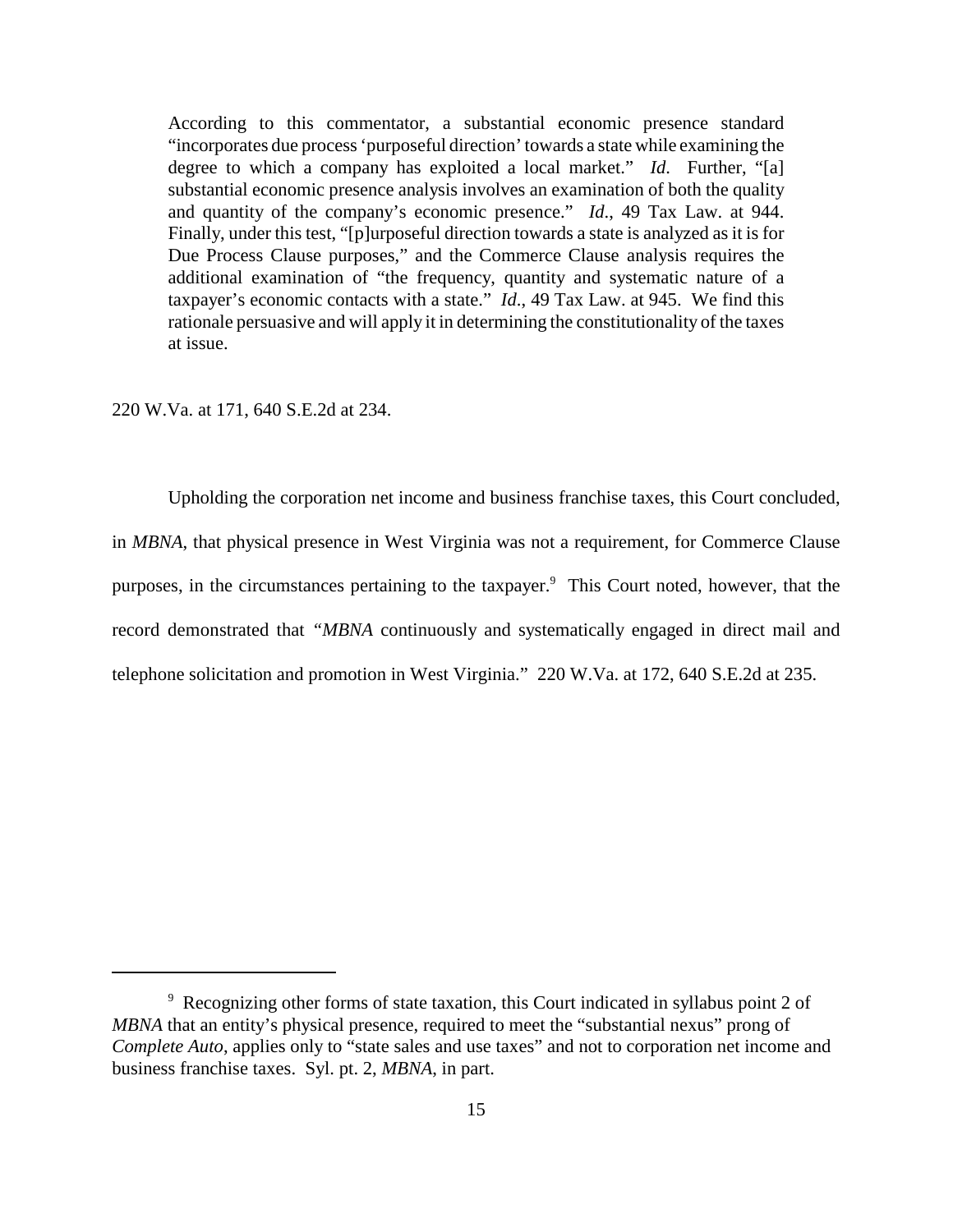In the current matter, ConAgra Brands did not engage in the solicitation noted in *MBNA*. 10 In contrast, while physical presence in this State is not a requirement concerning the validity of the two assessments, it is worth drawing attention to the many joint stipulations in this case favorable to the taxpayer, i.e., ConAgra Brands did not own or rent any offices, warehouses or other facilities in West Virginia and did not maintain any inventory or sell or distribute merchandise in this State. ConAgra Brands had no employees or agents in West Virginia. The licensees, rather than ConAgra Brands, sold or distributed the products bearing the trademarks and trade names to wholesalers and retailers located in West Virginia, and the licensees provided services in West Virginia to those clients and customers. ConAgra Brands provided no services in that regard *and did not direct or dictate how the licensees distributed the products bearing the trademarks and trade names*. Nevertheless, ConAgra Brands paid all expenses in defending its trademarks and trade names against infringement and in overseeing national marketing by developing marketing strategies and purchasing advertisements with national media outlets. With regard to defending against infringement, the final order of the circuit court stated in part:

 Even if arising, entirely or in part, from conduct occurring in West Virginia, actions to protect ConAgra Brands, Inc.'s rights in its trademarks and trade names

<sup>&</sup>lt;sup>10</sup> The brief filed by ConAgra Brands in this Court states:

 That the Respondent [ConAgra Brands] earned its income by charging royalties to licensee / manufacturers for the use of its intangible personal property, while the taxpayer in *MBNA* earned its income by charging interest and service fees to retail customers for the use of money, hardly makes their business comparable for any purpose. Moreover, what is most meaningful to the issue of their respective taxability here is that *none* of the parties with which the Respondent [ConAgra Brands] conducts its business were in West Virginia, while *all* of the customers, with which MBNA conducted its taxable business here, were in West Virginia. (emphasis in original)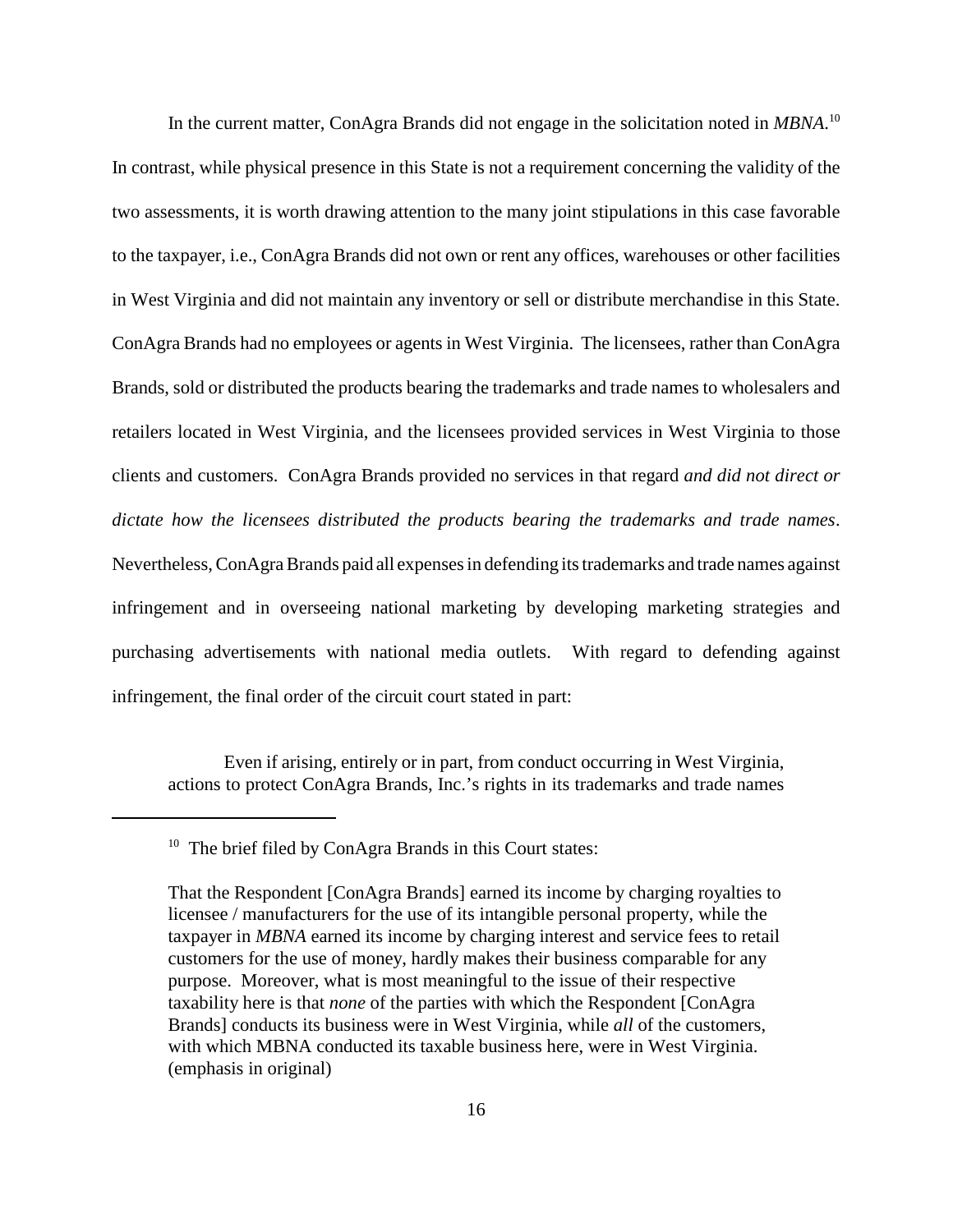would be brought exclusively in the courts of the United States under the provisions of the laws of the United States protecting such intellectual property.

ConAgra Brands asserts as follows:

 The Respondent [ConAgra Brands] conducts its business of licensing and protecting the value of its trademarks and trade names entirely outside of West Virginia. Instead, they sell their products to wholesalers and distributors who, in turn, sell those products to retailers in various states throughout the United States, including \* \* \* None of the licensees have retail stores in West Virginia. West Virginia.

 A further matter of controversy in this case is whether the placement of the trademarks and trade names by ConAgra Brands in the "stream of commerce" through the licensees' products was sufficient to warrant the tax assessments imposed on ConAgra Brands in West Virginia. An element of confusion, however, surrounds the lack of consensus within the leading case on that point: *Asahi Metal Industry Co. v. Superior Court of California*, 480 U.S. 102, 107 S.Ct. 1026, 94 L.Ed.2d 92 (1987). ConAgra Brands relies on the opinion of Justice O'Connor, in *Asahi*, which states in part: "The placement of a product into the stream of commerce, without more, is not an act of the defendant purposefully directed toward the forum State." 480 U.S. at 112, 107 S.Ct. at 1032, 94 L.Ed.2d at 104. On the other hand, citing *Asahi*, this Court held in syllabus point 2 of *Hill v. Showa Denko, K.K.*, 188 W.Va. 654, 425 S.E.2d 609 (1992), *cert. denied*, 508 U.S. 908, 113 S.Ct. 2338, 124 L.Ed.2d 249 (1993):

 Personal jurisdiction "premised on the placement of a product into the stream of commerce is consistent with the Due Process Clause" and can be exercised without the need to show additional conduct by the defendant aimed at the forum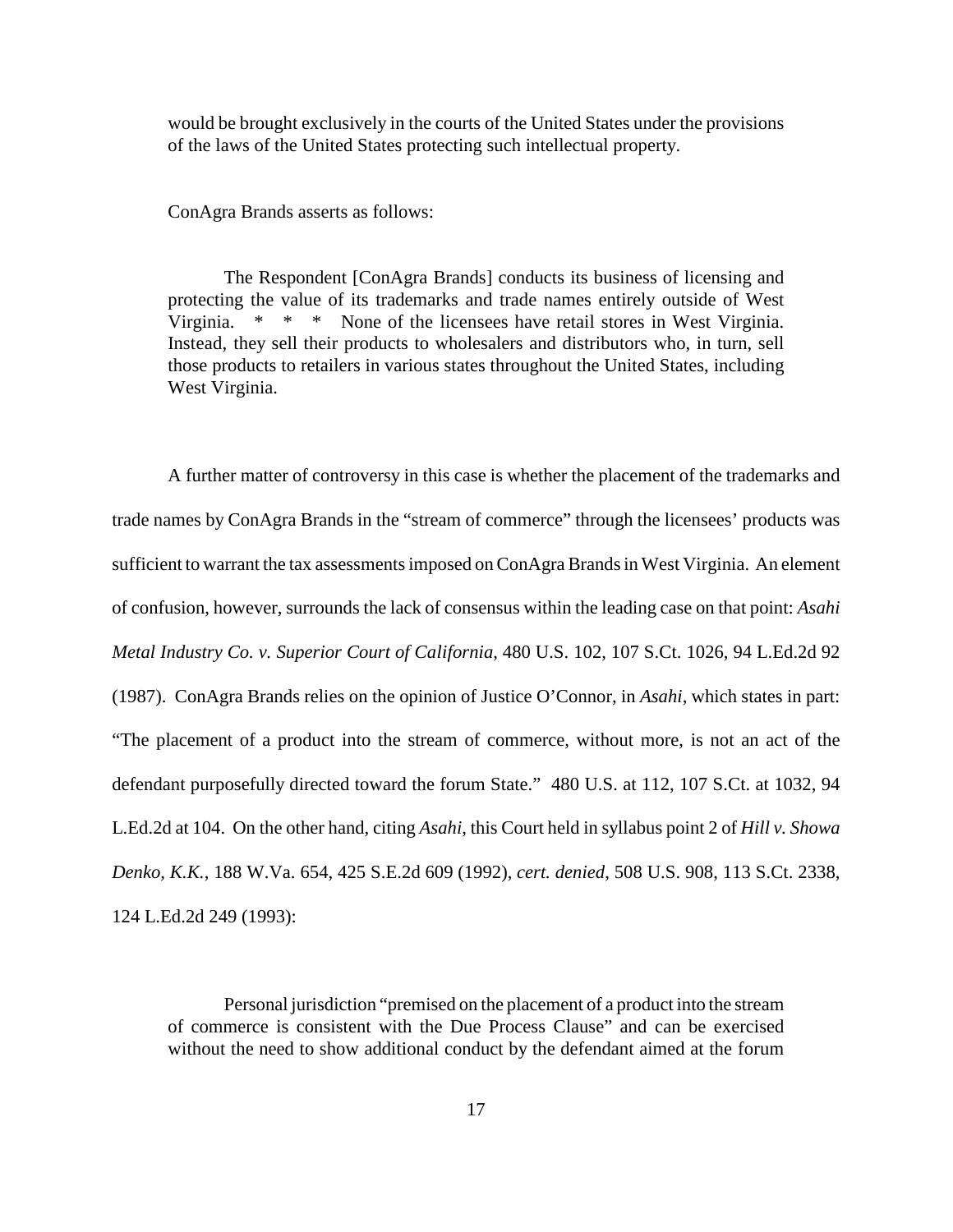state. *Asahi Metal Industry Co. v. Superior Court of California*, 480 U.S. 102, 117, 107 S.Ct. 1026, [1035], 94 L.Ed.2d 92 [108] (1987).

 The principle thus set forth in *Hill* was based upon the separate opinion of Justice Brennan in *Asahi*. 11 The remaining Justices were split, with some variation, between the opinions of Justices O'Connor and Brennan.

 In any event, *Hill* concerned the question of whether the exercise of personal jurisdiction in West Virginia over a drug manufacturer located in Japan satisfied the requirements of Due Process where one of the manufacturer's over-the-counter medications was allegedly contaminated and injured the plaintiff. Following Justice Brennan's opinion in *Asahi*, this Court, in *Hill*, found jurisdiction in West Virginia to be proper since the Japanese manufacturer derived substantial revenue in West Virginia from the purchase of its medications in this State. Important to the decision in *Hill*, however, was the fact that the manufacturer's sole American distributor was its wholly owned subsidiary. Referring to the subsidiary as a "shell corporation," this Court noted that the manufacturer was able to run all distribution of its product in the United States through its subsidiary and that the manufacturer had the authority to direct the subsidiary to halt the distribution. 188 W.Va. at 660, 661, 425 S.E.2d at 615, 616.

480 U.S. at 117,107 S.Ct. at 1034, 94 L.Ed.2d at 107.

<sup>&</sup>lt;sup>11</sup> In his separate opinion, in *Asahi*, Justice Brennan stated:

 The stream of commerce refers not to unpredictable currents or eddies, but to the regular and anticipated flow of products from manufacture to distribution to retail sale. As long as a participant in this process is aware that the final product is being marketed in the forum State, the possibility of a lawsuit there cannot come as a surprise.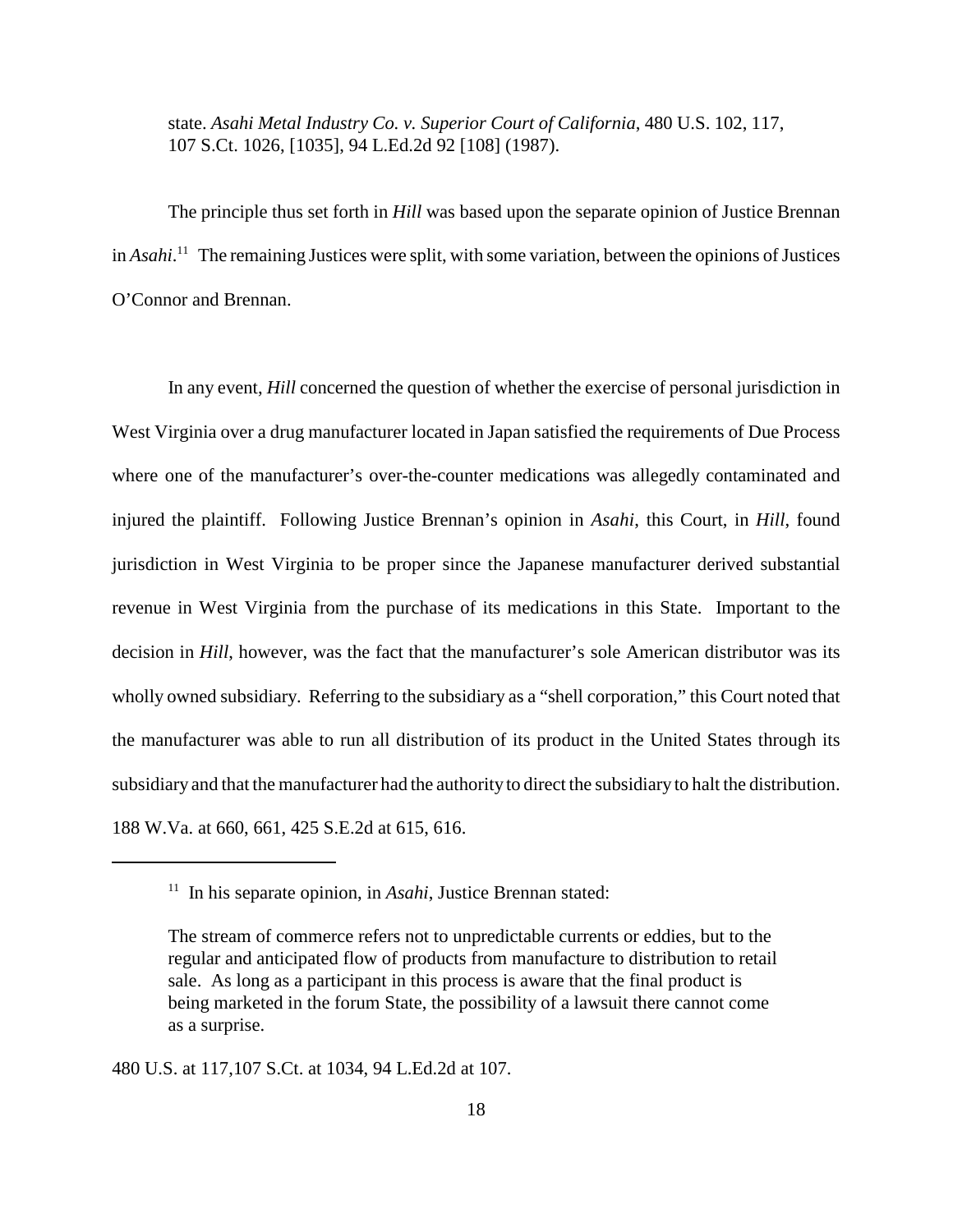The record in this case, however, demonstrates that ConAgra Brands was not a shell corporation created solely for tax avoidance purposes. It is undisputed that, prior to the creation of ConAgra Brands, CA Foods and its affiliates experienced inconsistent, disjointed and inefficient trademark management which made it difficult to maintain and protect a uniform brand image. Thus, as both the Office of Tax Appeals and the circuit court determined: "ConAgra Brands, Inc., was created to centrally manage and provide for uniformity in brand image and brand presentation for the highly valued trademarks and trade names used by ConAgra Foods, Inc., and its subsidiaries."<sup>12</sup> Moreover, it is also undisputed that, in addition to executing agreements with CA Foods and its affiliates, ConAgra Brands acquired trademarks and trade names from unrelated entities and, through licensing agreements, earned royalty payments from unrelated entities. Consequently, the two assessments cannot be upheld upon the allegation that ConAgra Brands was a shell corporation.

 The case decisions from other jurisdictions cited by the State Tax Commissioner are not dispositive. Although many of those cases suggest that the assessments in the matter now to be determined would be upheld, the narrative momentum of those authorities is mitigated by the circumstantial detail. In *Geoffrey, Inc. v. South Carolina Tax Commission*, 437 S.E.2d 13 (S.C.),

<sup>&</sup>lt;sup>12</sup> ConAgra Brands stated before the Office of Tax Appeals:

 Without the formation of the new legal entity, the proper management of the various trade names and trademarks would have been managed separately by the affiliates resulting in differences and duplication (or multiplication) of many procedures. It was highly efficient and effective to have all the control functions from across the independent operating companies placed in a single entity. ConAgra should not be penalized for managing their trade names and trademarks in the most efficient manner.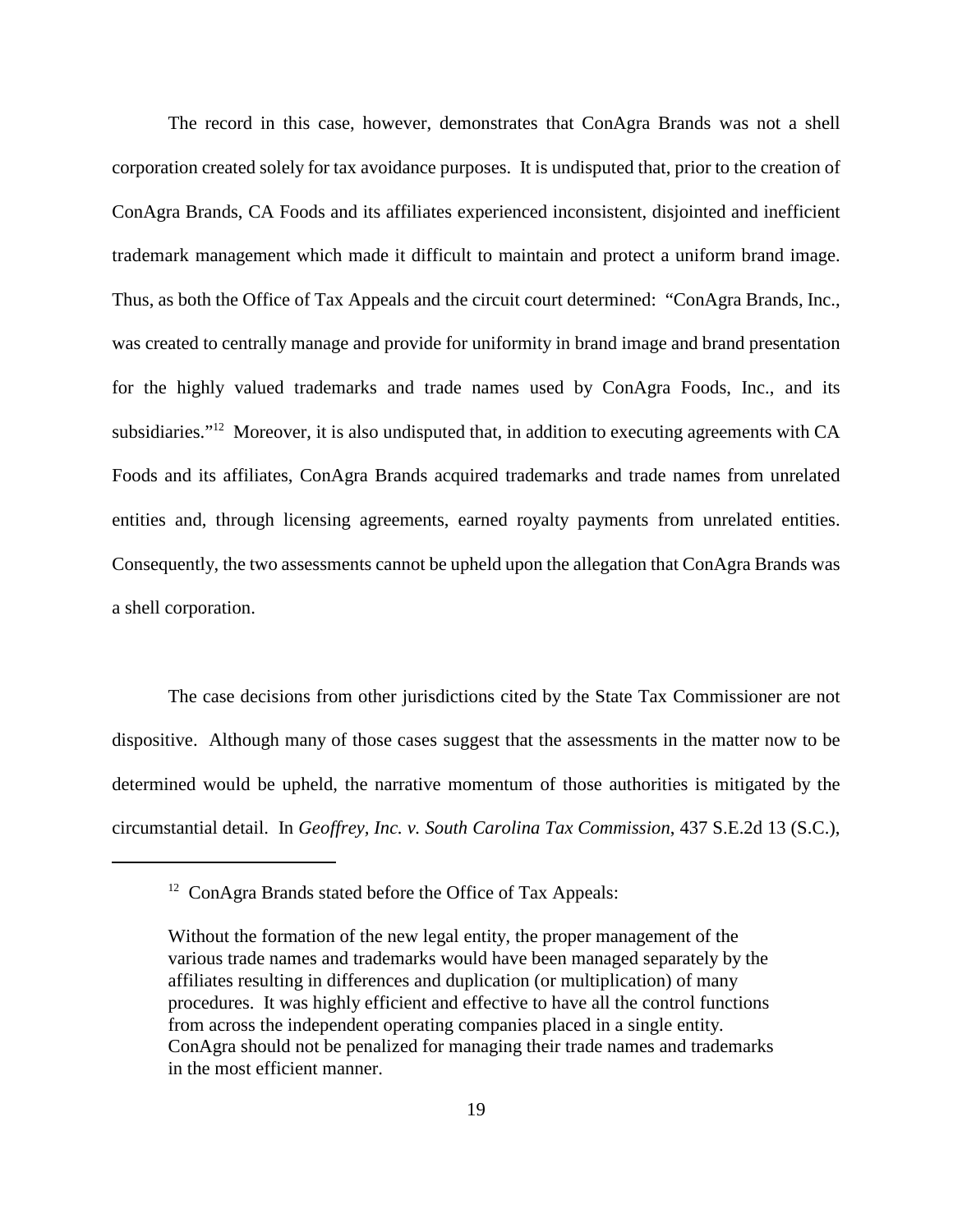*cert. denied*, 510 U.S. 992, 114 S.Ct. 550, 126 L.Ed.2d 451 (1993), the Supreme Court of South Carolina held that a tax on a foreign corporation's apportioned income from royalty payments violated neither the Due Process Clause nor the Commerce Clause. Geoffrey, Inc., a Delaware corporation, was a wholly-owned subsidiary of the Toys R Us company. Geoffrey licensed to the Toys R Us company the trade name "Toys R Us," plus Geoffrey's "merchandising skill, techniques, and 'know-how' in connection with marketing, promotion, advertising, and sale of products[.]" 437 S.E.2d at 15. The license agreement covered a number of states, and, although Geoffrey, Inc., had no physical presence in South Carolina, the Toys R Us company expanded into South Carolina and engaged in business there. In upholding the tax on the royalty payments received by Geoffrey, the Supreme Court of South Carolina found purposeful direction by Geoffrey and minimum contacts for Due Process purposes and substantial nexus, as required under *Complete Auto*, for purposes of the Commerce Clause.

 The *Geoffrey* case, however, did not address the licensing of a trade name by a foreign licensor to a foreign manufacturer which assembles and packages the product out of state for sale to wholesalers and retailers in the forum state. Moreover, *Geoffrey* did not address the situation where the wholly-owned subsidiary, as licensor, entered into licensing agreements not only with its affiliates but also with separate corporations or entities.

 In *KFC Corporation v. Iowa Department of Revenue*, 792 N.W.2d 308 (Iowa 2010), *cert. denied*, \_ U.S. \_ , 132 S.Ct. 97, 181 L.Ed.2d 26 (2011), the Supreme Court of Iowa rejected a challenge under the Commerce Clause to an income tax assessment against KFC Corporation, a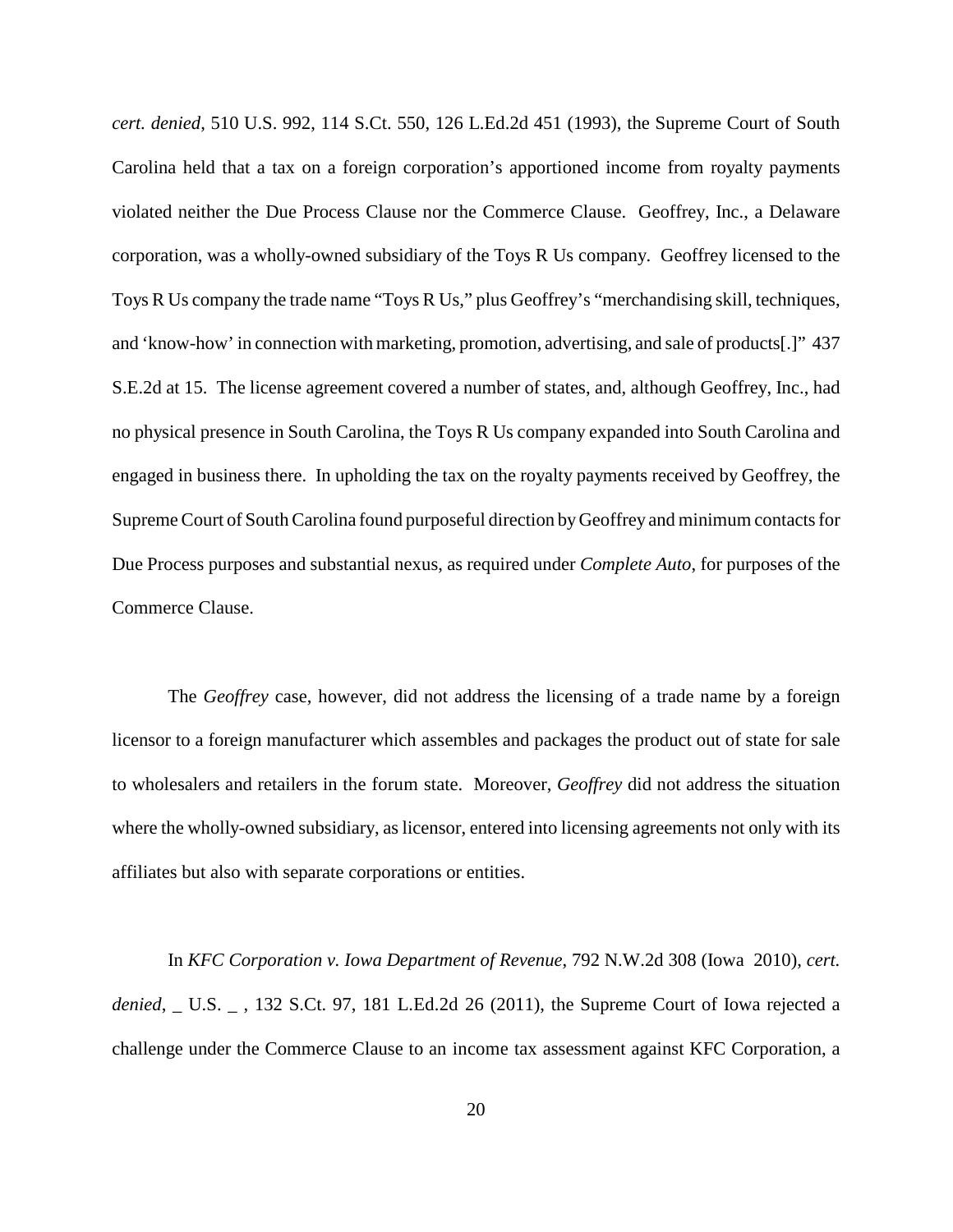Delaware corporation. KFC's primary business was licensing its KFC trademark "and related system" to independent franchisees, including franchisees operating restaurants in Iowa. The Supreme Court of Iowa, in *KFC Corporation*, indicated that the assessment did not offend the Commerce Clause since intangibles owned by KFC were utilized in a fast-food business by franchisees "firmly anchored within the state." 792 N.W.2d 324. Moreover, the Iowa court noted: "In order to comply with applicable standards, Iowa franchisees were required to purchase equipment, supplies, paper goods, and other products from only KFC-approved manufacturers and distributors." 792 N.W.2d at 311. The facts in *KFC Corporation* are, therefore, unlike the circumstances now before us.

 Admittedly, the field of constitutional challenge to state taxation of foreign corporations with its varying levels of abstraction does not lend itself to black-letter law. There is no "one size fits all" line of precedent. Nevertheless, the distinction made in *Quill* and *MBNA* between the Due Process Clause and the Commerce Clause is not theoretical. Rather, the distinction is derivative of the organic law of the land. As recognized in *Quill*, a corporation may have the "minimum contacts" with a taxing state required by the Due Process clause but lack the "substantial nexus" with that state required under the Commerce Clause.

 Upon all of the above, this Court holds that assessments against a foreign licensor for West Virginia corporation net income and business franchise tax, on royalties earned from the nation-wide licensing of food industry trademarks and trade names, satisfied neither "purposeful direction" under the Due Process Clause nor "significant economic presence" under the Commerce Clause, where the